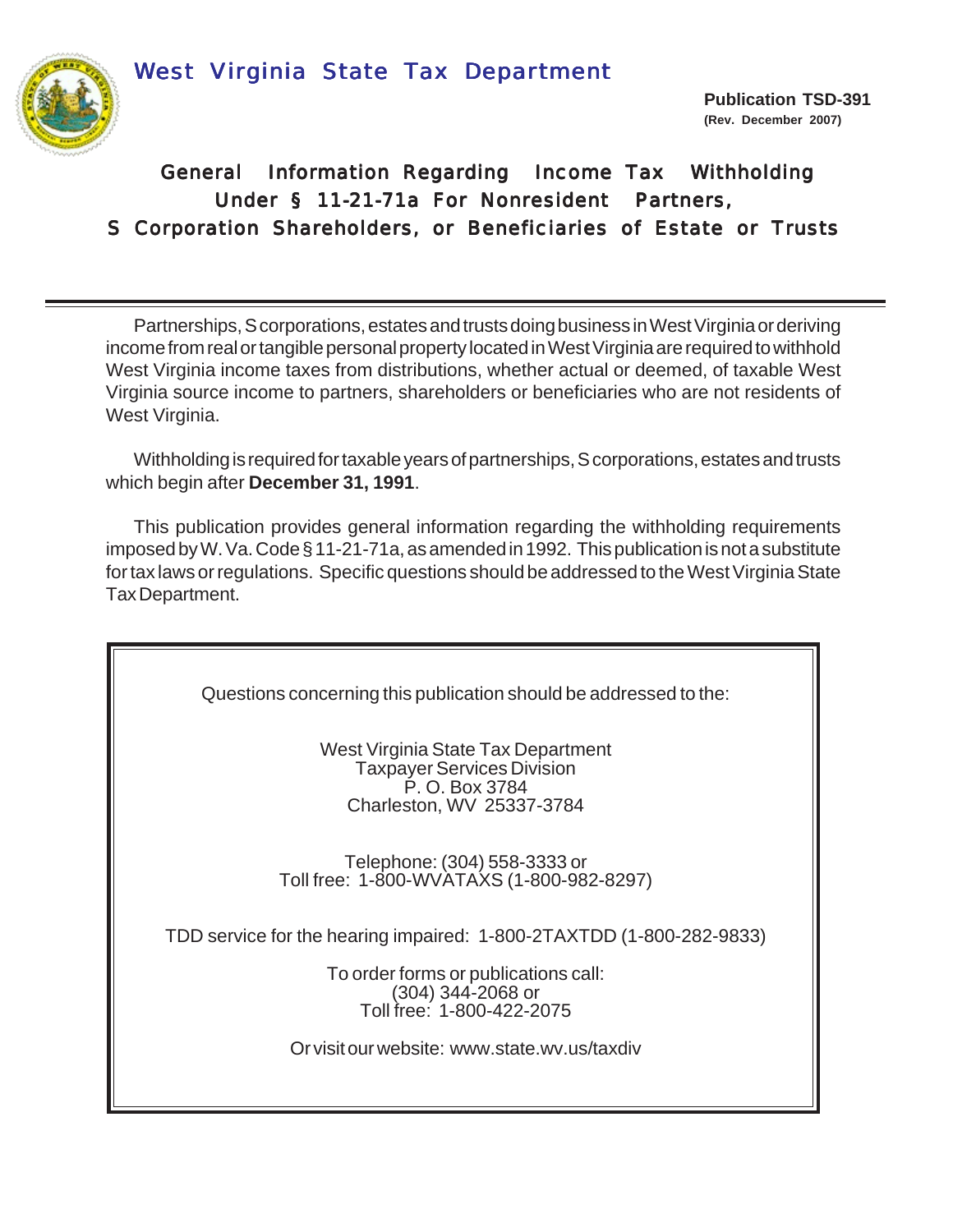# **TABLE OF CONTENTS**

| Form WV/NRW-3, Information Report of                |  |
|-----------------------------------------------------|--|
|                                                     |  |
| Form WV/NRW-4, West Virginia Nonresident Income Tax |  |
|                                                     |  |
| Form WV/NRW-1, Extension of Time to File            |  |
|                                                     |  |
|                                                     |  |
|                                                     |  |
| Form WV/NRW-2, Statement of Income Tax Withheld for |  |
|                                                     |  |
|                                                     |  |
|                                                     |  |
|                                                     |  |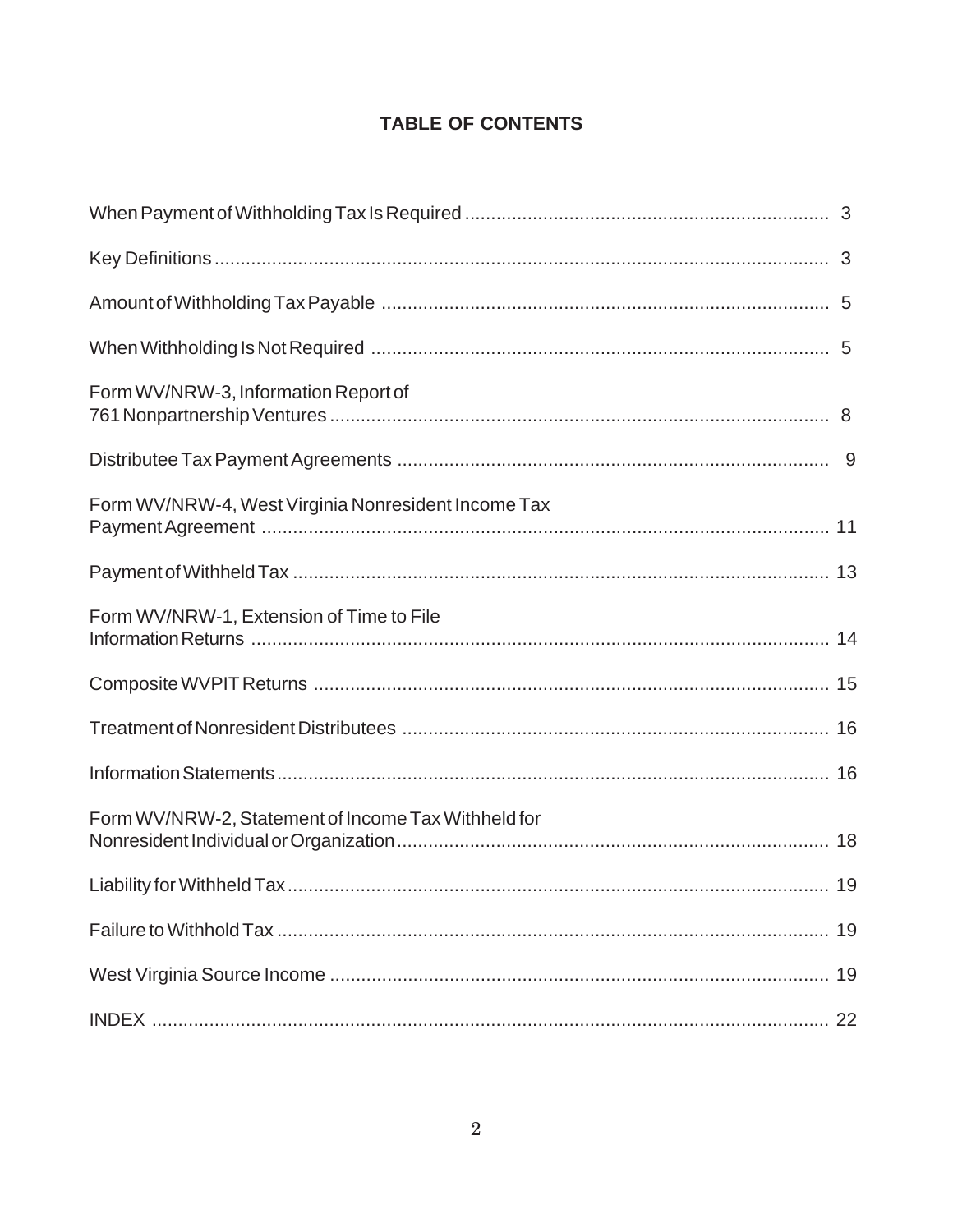## **A. WHEN PAYMENT OF WITHHOLDING TAX IS REQUIRED**

A partnership, S corporation, trust, or estate treated as a pass-through entity for Federal income tax purposes for the taxable year (hereinafter "pass-through entity"), which is doing business in West Virginia or deriving rents or royalties from real or tangible personal property located in West Virginia, and which derives taxable income for the taxable year from or connected with West Virginia sources which is allocable to a partner, S corporation shareholder, or beneficiary of a trust or estate, who is a nonresident of West Virginia (hereinafter "nonresident distributee"), is required to pay a withholding tax computed under W. Va. Code § 11-21-71a(b), except as provided in subsection § 11-21-71a(c) or (k). W. Va. Code § 11-21-71a(a).

## **B. KEY DEFINITIONS**

**"Corporation"** includes associations, joint stock companies, and other entities which are taxed as corporations for federal income tax purposes. 1.

**"C corporation"** means a corporation which is not an S corporation for federal income tax purposes.

**"S corporation"** means a corporation for which a valid election under IRC § 1362(a) is in effect for the taxable period.

- **"Distributee"** includes any partner of a partnership, any shareholder of an S corporation, and any beneficiary of an estate or trust which is treated as a pass-through entity for federal income tax purposes for the taxable year of the entity, with respect to all or a portion of its income. 2.
- **"Internal Revenue Code"** means the Internal Revenue Code of 1986, as amended through the date specified in W. Va. Code § 11-21-9, as amended. 3.
- **"Nonresident distributee"** includes any individual, estate, or trust treated as a nonresident of this State under the West Virginia Personal Income Tax Act; and any partnership or corporation, whose commercial domicile is located outside West Virginia. 4.
- **"Nonresident Estate or Trust."**  A nonresident estate or trust is an estate or trust which is not a resident ofWest Virginia. 5.

**"Resident Estate or Trust."** — A resident estate or trust includes:

The estate of a decedent who at his or her death was domiciled in West Virginia, a.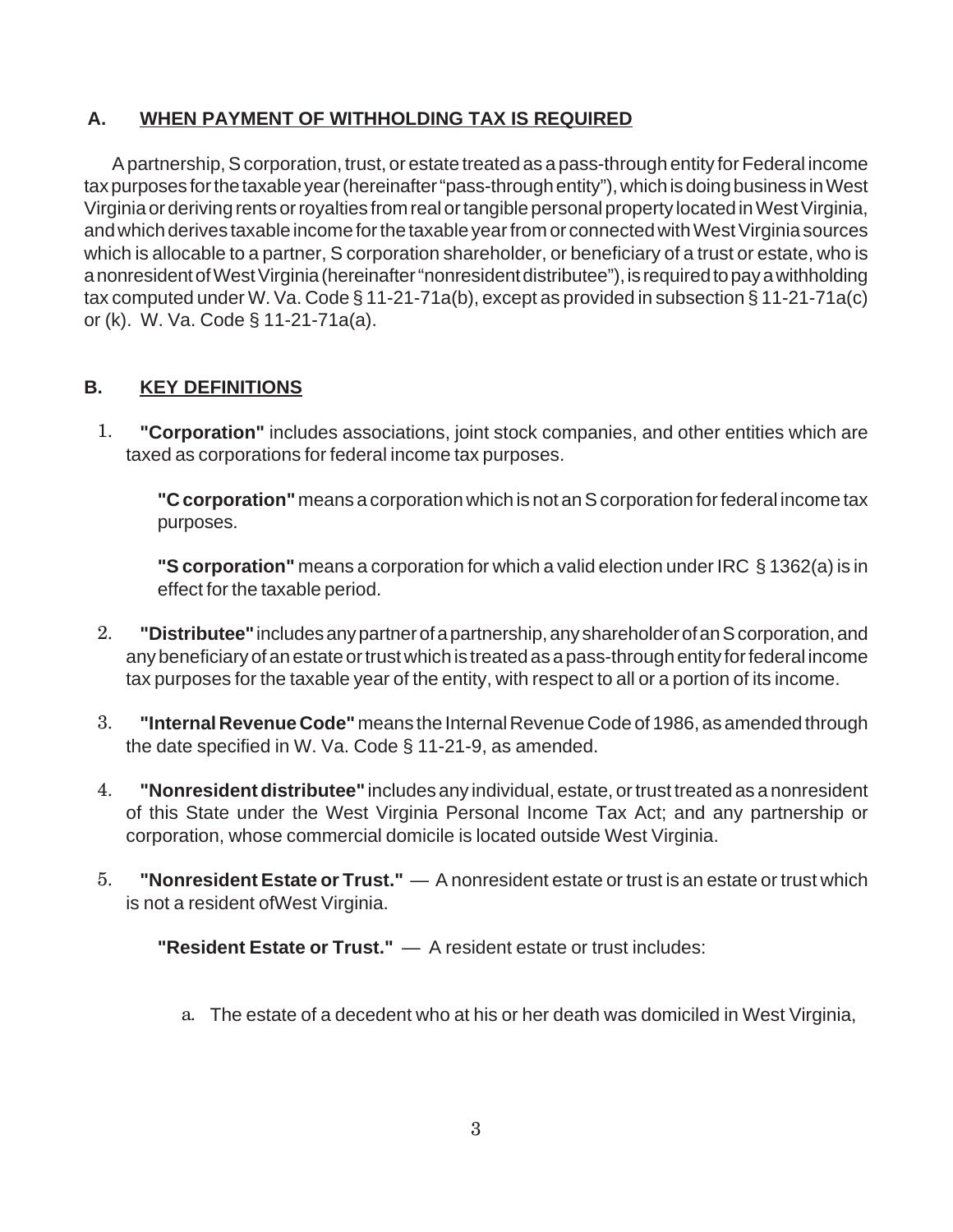- A trust created by the will of a decedent who at his or her death was domiciled in West b. Virginia, and
- A trust created by or consisting of property of, a person domiciled iin West Virginia. c.
- **"Nonresident Individual."** -- A nonresident individual is an individual who is not a resident individual for purposes of the West Virginia personal income tax. 6.

**"Resident Individual."** -- A resident individual is an individual:

- Who is domiciled in West Virginia, unless the individual maintains no permanent a. place of abode in West Virginia, maintains a permanent place of abode elsewhere, and spends in the aggregate not more than 30 days of the taxable year in West Virginia, or
- b. Who is not domiciled in West Virginia but maintains a permanent place of abode in West Virginia and spends in the aggregate more than 183 days of the taxable year in West Virginia.
- **"Partner"** includes a member of a partnership. 7.
- **"Partnership"** includes a syndicate, group, pool, joint venture or other unincorporated organization through or by means of which any business, financial operation or venture is carried on, and which is not a trust or estate, a corporation or a sole proprietorship. A limited liability company is a partnership for West Virginia income tax purposes when it is treated as a partnership for Federal income tax purposes. 8.

**"Partnership"** does not include a unincorporated organization which, under IRC § 761, is not treated as a partnership for the taxable year for federal income tax purposes.

- **"Pass-through entity"** means a partnership, S corporation, estate, or trust which is treated as a conduit of some or all of its income for federal and West Virginia income tax purposes. 9.
- **"Taxable period"** means, in the case of an S corporation, any taxable year or portion of a 10. taxable year during which a corporation is an S corporation for federal income tax purposes.
- **"Taxable year of the pass-through entity"** means the taxable year of the pass-through 11. entity for federal income tax purposes. If a pass-through entity does not have a taxable year for federal income tax purposes, its tax year is the calendar year.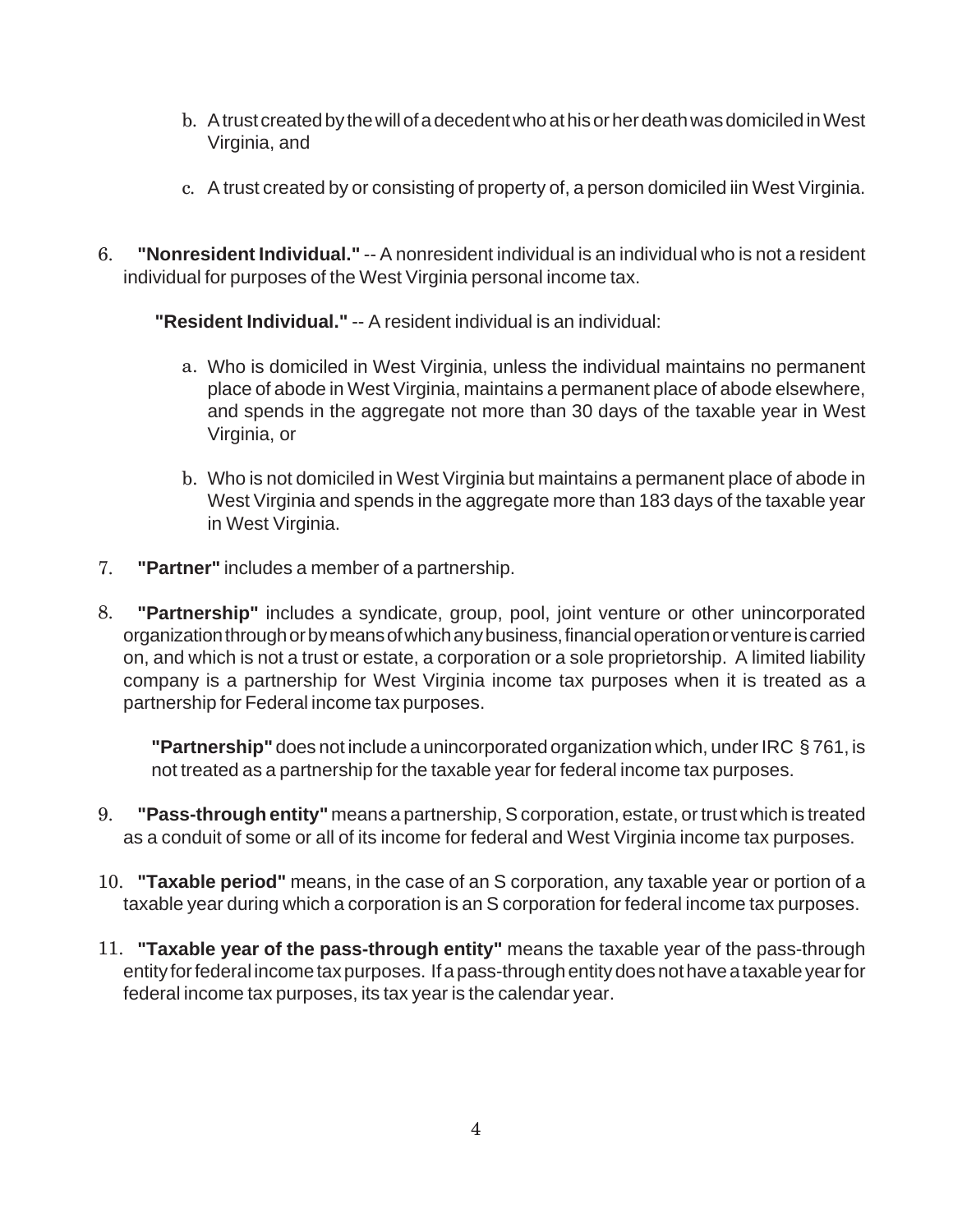- **"West Virginia Corporation Net Income Tax Act"** or **"WVCNIT"** means the corporation net 12. income tax codified in article 24, chapter 11 of the West Virginia Code of 1931, as amended.
- **"West Virginia Personal Income Tax Act"** or **"WVPIT"** means the personal income tax codified in article 21, chapter 11 of the West Virginia Code of 1931, as amended. 13.

# **C. AMOUNT OF WITHHOLDING TAX PAYABLE**

The amount of § 11-21-71a withholding tax payable by a pass-through entity is four percent (4%) of the "effectively connected taxable income" of the pass-through entity, which may be lawfully taxed by West Virginia, and which is allocable to a nonresident distributee. W. Va. Code § 11-21-71a(b)(1). For taxable years beginning on or after January 1, 2008, the rate to be withheld shall be equal to 6.5%.

The term "effectively connected taxable income" means, for purposes of withholding under § 11- 21-71a:

> "the taxable income or portion thereof of a ... [pass-through entity] which is derived from or attributable to West Virginia sources as determined under ... [§ 11-21-32] and such regulations as the tax commissioner may prescribe, whether such amount is actually distributed or is deemed to have been distributed for federal income tax purposes." W. Va. Code § 11-21-71a(e).

When determining the amount due under § 11-21-71a, the pass-through entity may apply any tax credits allowable, under chapter 11 of the West Virginia Code, to the pass-through entity which passthrough to nonresident distributees. In no event, however, may application of these credits reduce the tax liability of the distributee to less than zero. W. Va. Code § 11-21-71a(b)(2).

## **D. WHEN WITHHOLDING IS NOT REQUIRED**

A pass-through entity is required to withhold tax under § 11-21-71a except in five (5) situations:

**Tax exempt noncorporate distributee.** — On distributions to a person, other than a 1. corporation, who is exempt from paying West Virginia personal income tax. A person is exempt from paying WVPIT only if such person is, by reason of such person's purpose or activities, exempt from paying Federal income taxes on such person's West Virginia source income. W.Va. Code § 11-21-71a(c)(1).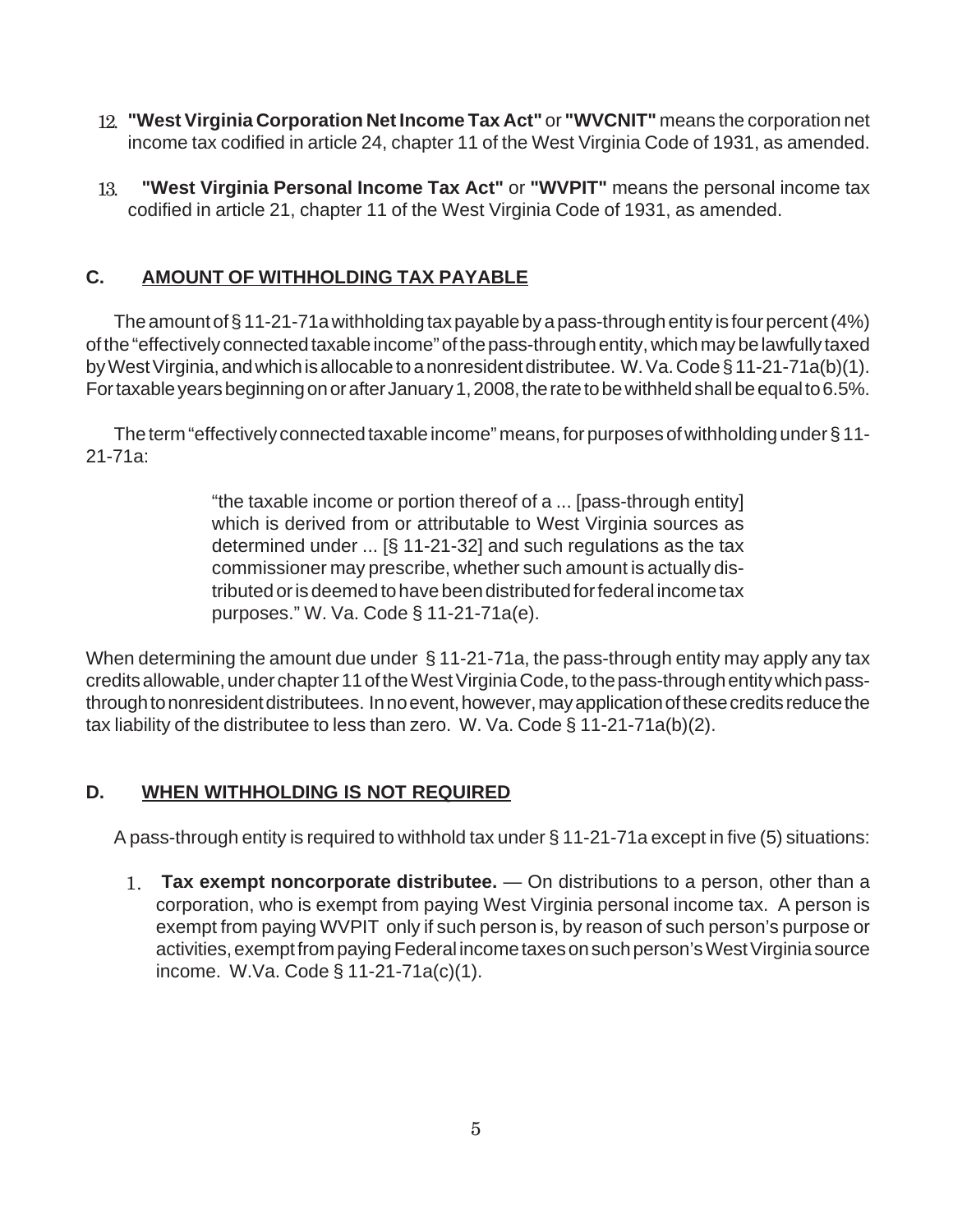**Statement of distributee.** — The pass-through entity may rely on the written statement of the person claiming to be exempt fromWVPIT provided the pass-through entity discloses the name and federal taxpayer identification number of all persons who claim this exemption in the return filed by the pass-through entity for the taxable year under article 21 or 24, chapter 11 of the West Virginia Code.

**Tax exempt corporate distributee.** — On distributions to a corporation which is exempt 2. from paying WVCNIT. A corporation is exempt from paying WVCNIT only if the corporation is, by reason of its purpose or activities, exempt from paying Federal income taxes on the corporation's West Virginia source income. W. Va. Code § 11-21-71a(c)(2).

**Unrelated business taxable income.** — Even though a corporation is generally exempt from paying Federal income taxes by reason of its purpose or activities, it may nevertheless be taxable on its "unrelated business taxable income," as defined in the Internal Revenue Code, for both Federal and WVCNIT purposes. If, and to the extent the West Virginia source income is unrelated business taxable income in the hands of the nonresident distributee which is taxable by West Virginia, withholding is required with respect to that income.

**Statement of distributee.** — The pass-through entity may rely on the written statement of the person claiming to be exempt from the West Virginia corporation net income tax provided the pass-through entity discloses the name and federal taxpayer identification number of all corporations who claim this exemption in the return filed by the pass-through entity for the taxable year under the West Virginia Corporation Net Income Tax Act.

**Undue hardship.** — On distributions when compliance will cause undue hardship on the 3.pass-through entity. W. Va. Code § 11-21-71a(c)(3). This exemption is not automatic, however.

**Petition for undue hardship exemption.** — If a pass-through entity believes it will incur undue hardship by complying with the withholding requirements of § 11-21-71a, it may file a written petition with the Tax Commissioner claiming exemption from the requirements due to undue hardship.

**Contents.** — An undue hardship petition must be filed timely and must set forth, with particularity, the facts upon which the claim of undue hardship is based.

**Timely filing.** — A petition is filed timely if it is mailed before the end of the taxable year of the pass-through entity for which relief from withholding is requested, postage prepaid to the following address: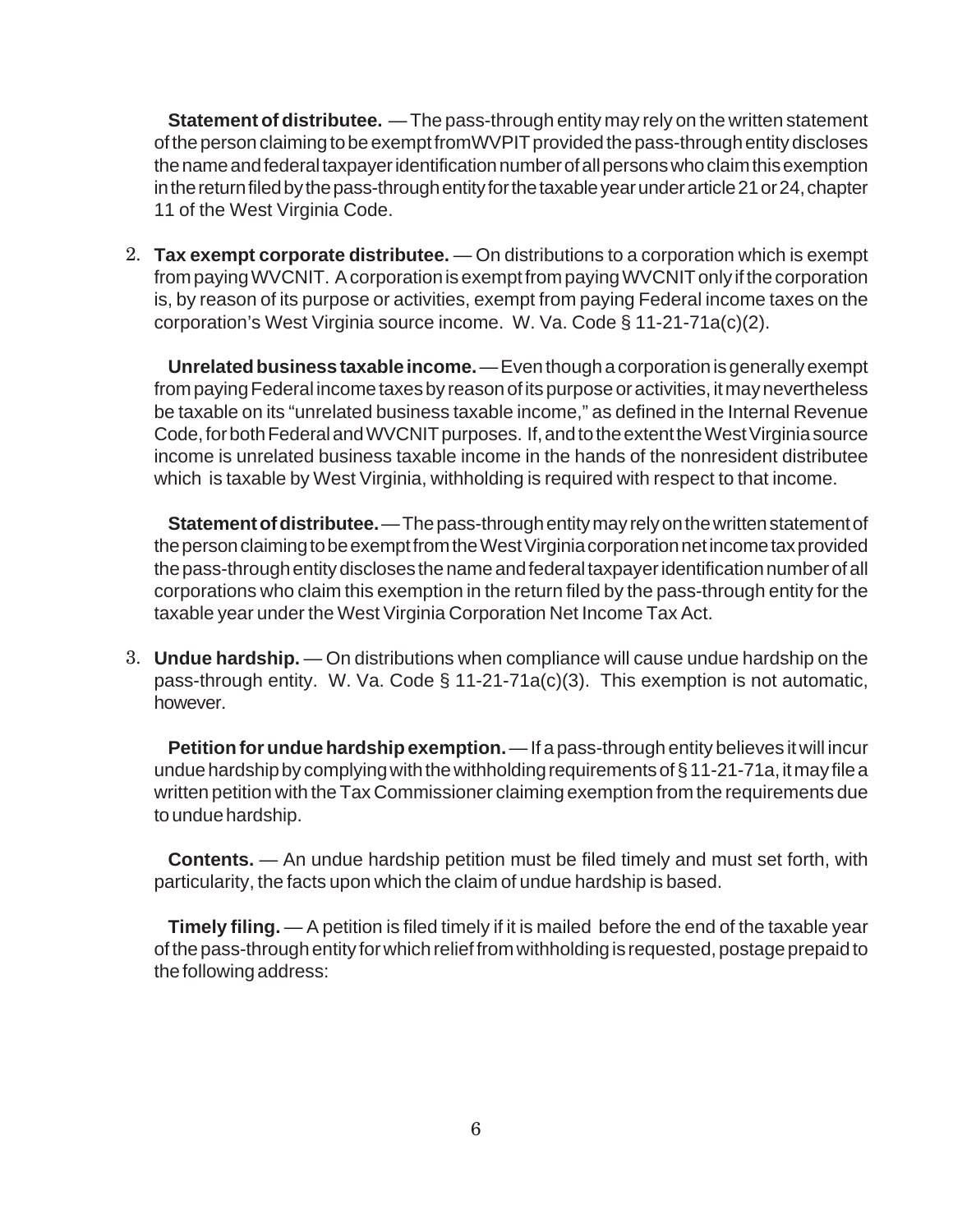West Virginia State Tax Department Internal Auditing Division-PITPU P. O. Box 2585 Charleston, WV 25329-2585

**Granting Petition Is Discretionary.** — Approval of a petition claiming undue hardship is discretionary. In analyzing whether or not a petition should be granted, the Tax Commissioner will consider the ability of the pass-through entity to comply, at reasonable cost, with the § 11-21-71a withholding requirements and the cost to the State of collecting the tax directly from a nonresident distributee who does not voluntarily file a return and pay timely the amount of West Virginia income tax due.

**761 nonpartnership ventures.** — On distributions by an unincorporated organization 4.which has elected, under I.R.C. § 761, to not be treated as a partnership for Federal income tax purposes.

**Information reports**. — A nonpartnership venture is required, however, to file with the Tax Commissioner a true and accurate report of information under § 11-21-58(c) setting forth: (1) the amount of fixed or determinable gains, profits and income of the unincorporated organization, and (2) the name, address and taxpayer identification numbers of persons receiving fixed or determinable gains, profits or income from such nonpartnership venture. W. Va. Code § 11-21-71a(c)(4).

**Form WV/NRW-3, Information Report of 761 Nonpartnership Ventures** is to be used for this purpose. If the nonpartnership venture furnishes its members with Federal Form 1099, a copy of that form may be filed in lieu of Form WV/NRW-3.

**Person required to file.** — This information report must be filed by the operator of the property, such as the operator of a gas well owned by a 761 nonpartnership venture, or if there is no such person, then by the person designated as the tax matters partner for the venture.

A copy of **Form WV/NRW-3, Information Report of 761 Nonpartnership Ventures,** is reproduced on the next page.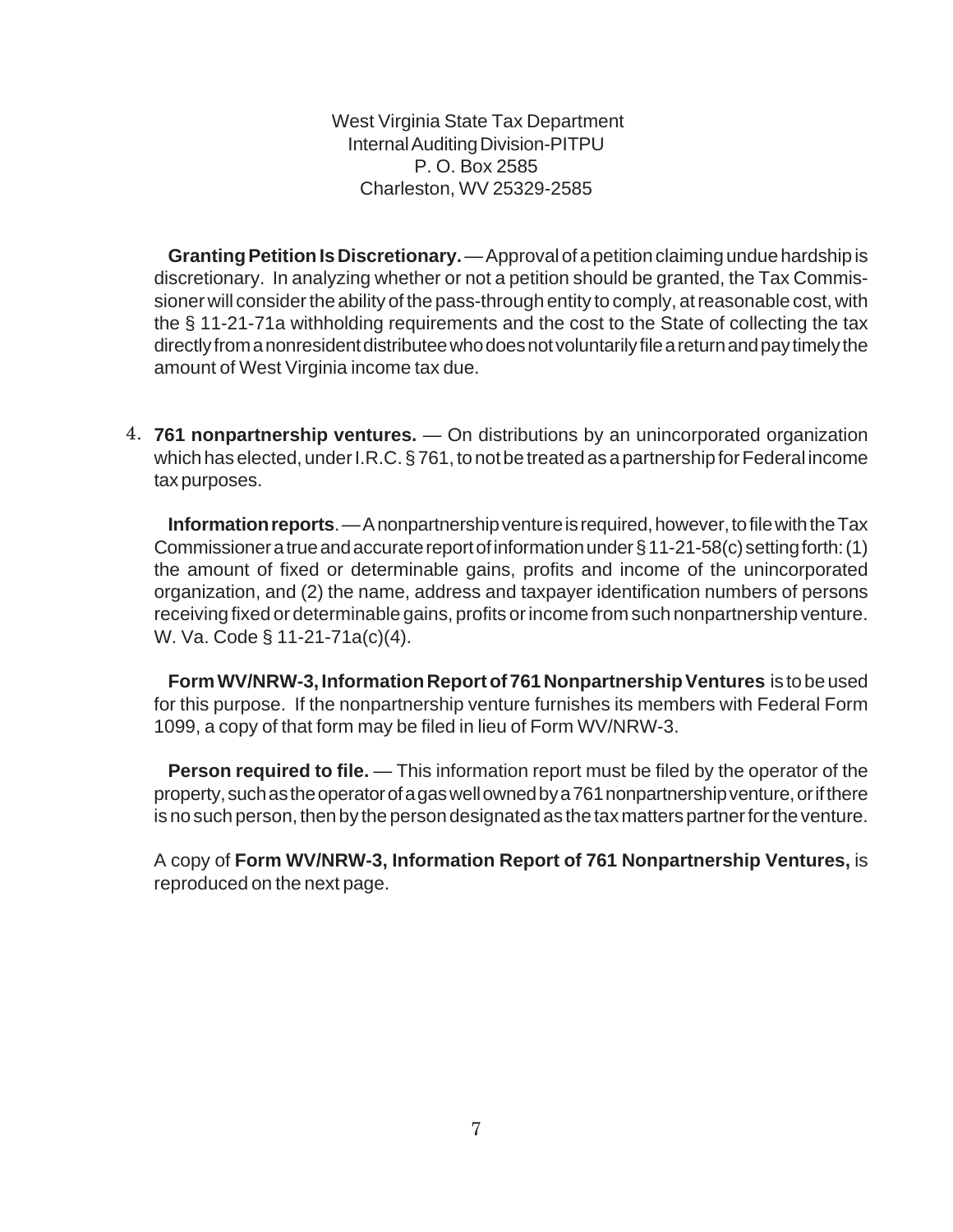WV/NRW-3 (1/93)

# INFORMATION REPORT OF 761 NONPARTNERSHIP VENTURES

● Read Instructions On Reverse Side

| <b>ORGANIZATION NAME AND MAILING ADDRESS</b>                                            |          |                                                                       | <b>NONRESIDENT'S NAME AND MAILING ADDRESS</b> |
|-----------------------------------------------------------------------------------------|----------|-----------------------------------------------------------------------|-----------------------------------------------|
| Name (please type or print)                                                             |          | Name (please type or print)                                           |                                               |
| Street or Other Mailing Address                                                         |          | Street or Other Mailing Address                                       |                                               |
| City, Town, or Post Office<br><b>State</b>                                              | Zip Code | City, Town, or Post Office<br>Zip Code<br><b>State</b>                |                                               |
| West Virginia Identification Number                                                     |          | Social Security Number                                                | West Virginia Identification Number           |
| <b>Federal Identification Number</b>                                                    |          | Check One:<br>$\Box$ Resident                                         | Nonresident                                   |
| \$<br>Amount of fixed or determinable gains,<br>profits, and income of the organization |          | Amount of fixed or determinable gains,<br>profits, or income received |                                               |
| Taxable Year of Organization<br>Beginning                                               |          |                                                                       | 19                                            |

### ○○○○○○○○○○○○○○○○○○○○○○○○○○○○○○○○○○○○○○○○○○○○○ ○○○○○○○○○○○○○○○○○○○○○○○

### INFORMATION REPORT OF 761 NONPARTNERSHIP VENTURES INSTRUCTIONS

Who Must File: An unincorporated organization which has elected, under I.R.C. § 761, to not be treated as a partnership for federal income tax purposes must file WV/NRW-3, Information Report of 761 Nonpartnership Ventures, and report the following information:

- (1) The amount of fixed or determinable gains, profits, and income of the unincorporated organization, and
- (2) The name, address and taxpayer identification number of persons receiving fixed or determinable gains, profits or income from such nonpartnership venture.

Federal Form 1099, containing the required information may be used in lieu of this form.

When and Where to File: Form WV/NRW-3 must be filed with the West Virginia Department of Tax and Revenue, Internal Auditing Division - PITPU, P.O. Box 2585, Charleston, West Virginia 25329-2585 on or before February 28, of the preceding year.

A duplicate copy of this statement must be furnished by the organization to each member of the organization to be attached to the individual's West Virginia Personal income Tax Return.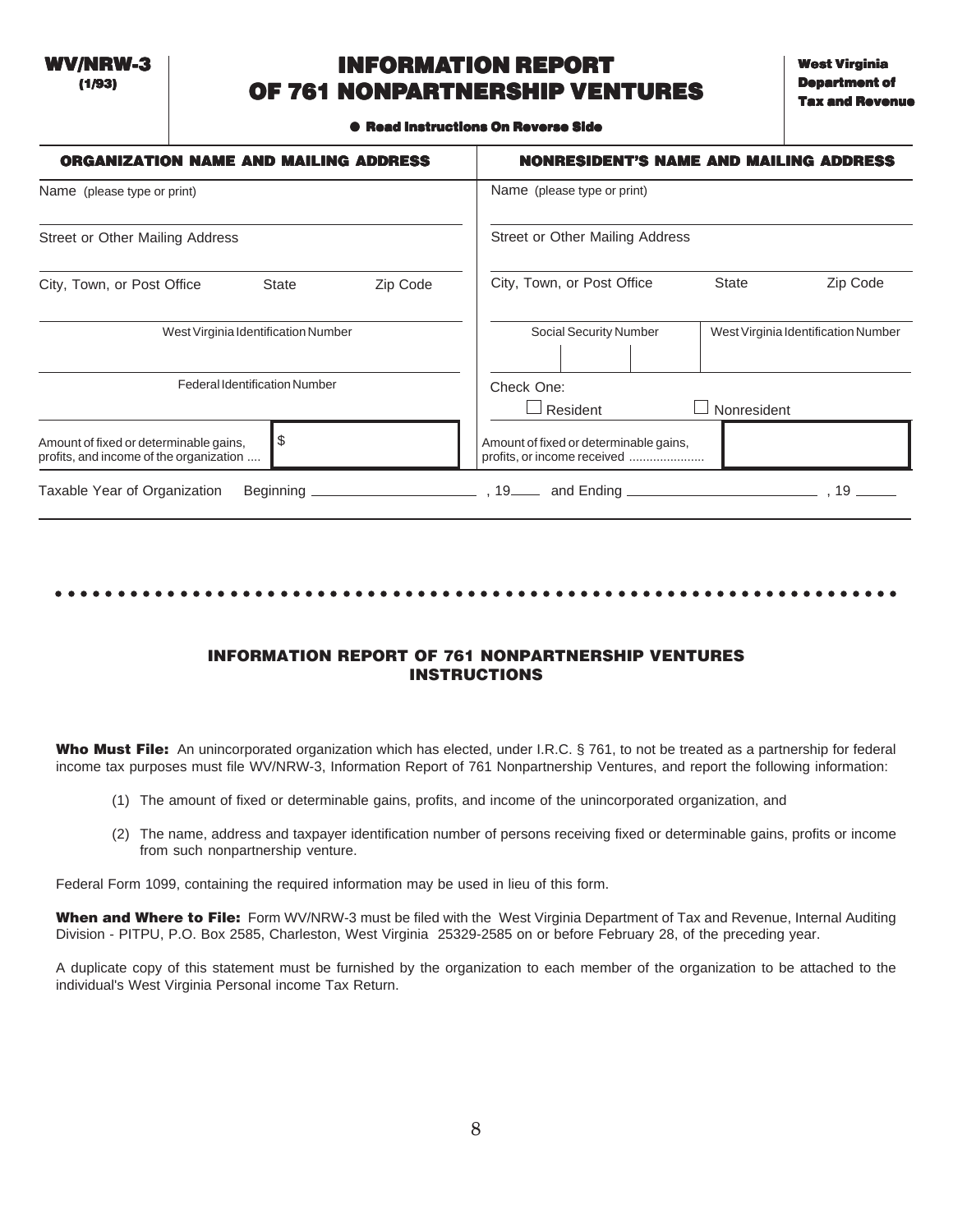**Distributee tax payment agreement.** — On distributions to a nonresident distributee who 5.executed and timely filed with the pass-through entity a West Virginia Nonresident Income Tax Agreement, Form WV/NRW-4, that has not been revoked either by the maker or the Tax Commissioner. (See part E for additional information.)

### **E. DISTRIBUTEE TAX PAYMENT AGREEMENTS**

The Tax Commissioner will permit a nonresident distributee to avoid withholding under § 11-21- 71a by timely filing with the pass-through entity a **West Virginia Nonresident Income Tax Agreement**, Form WV/NRW-4. If a nonresident distributee receives West Virginia source income from more than one pass-through entity, a separate Form WV/NRW-4 must be filed with each passthrough entity. The election out of withholding applies only to the pass-through entity with which Form WV/NRW-4 is filed.

Under this Agreement, the nonresident distributee agrees:

To timely file returns and make timely payment of all taxes imposed by the West Virginia Personal Income Tax Act (or the West Virginia Corporation Net Income Tax Act in the case of a C corporation), on the distributee with respect to the effectively connected taxable income of the pass-through entity allocated to the distributee; and

To be subject to personal jurisdiction in West Virginia for purposes of collecting any unpaid West Virginia income tax, together with related interest, penalties, additional amounts and additions to tax, owed by the nonresident distributee, for taxable years during which the Agreement was in effect.

**Effective date of agreement.** — A nonresident distributee electing to execute a West Virginia Nonresident Income Tax Agreement must file a complete and properly executed Agreement, on Form WV/NRW-4, with each pass-through entity for which this election is made, on or before the last day of taxable year of the pass-through entity in respect of which the agreement first applies. W. Va. Code § 11-21-71a(k)(2).

**NOTE**: Since 1992 is the first calendar year for which withholding is required under § 11-21-71a, the Tax Commissioner will allow a West Virginia Nonresident Income Tax Agreement filed after December 31, 1992, to apply to the 1992 calendar year if the Agreement is made effective as of December 31, 1992.

**Effect of agreement; revocation.** — Upon receipt of a properly executed West Virginia Nonresident Income Tax Agreement, Form WV/NRW-4, the pass-through entity is not to withhold tax under § 11-21-71a for the taxable year of the pass-through entity to which the agreement applies, or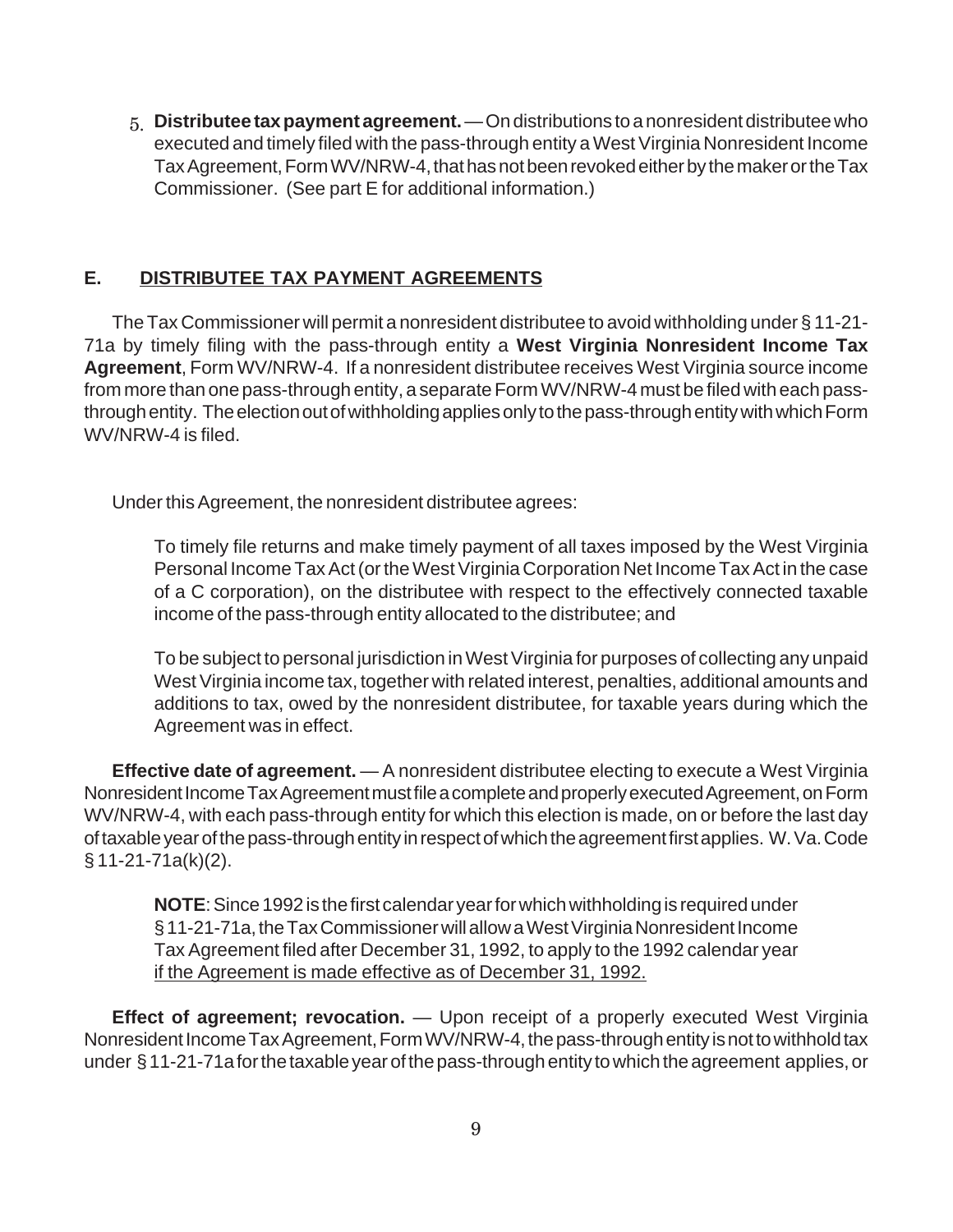for any taxable year subsequent thereto, until either (1) the nonresident distributee notifies the passthrough entity, in writing, to begin withholding tax under § 11-21-71a, or (2) the Tax Commissioner directs the pass-through entity, in writing, to begin withholding tax under § 11-21-71a due to the distributee's continuing failure to comply with the terms of the West Virginia Nonresident Income Tax Agreement, Form WV/NRW-4.

**Entity files copy with Tax Commissioner.** — The pass-through entity must attach a copy of all West Virginia Nonresident Income Tax Agreements received by the pass-through entity during a taxable year to its annual information return filed for that year under the West Virginia Personal Income Act, Form IT-141 or IT-165, or the West Virginia Corporation Net Income Tax Act, Form WV/CNT-112S. W. Va. Code § 11-21-71a(k)(5).

**Failure to file copy with Tax Commissioner.** — If a pass-through entity fails to attach a copy of the West Virginia Nonresident Income Tax Agreement, Form WV/NRW-4, executed by its nonresident distributees to its Form IT-141, IT-165, or WV/CNT-112S the pass-through entity must remit to the Tax Commissioner an amount equal to the amount that should have been withheld under § 11-21-71a from the nonresident distributee. The pass-through entity may recover payment made pursuant to the preceding sentence from the distributee on whose behalf the payment was made. W. Va. Code § 11-21-71a(k)(5).

A copy of **Form WV/NRW-4, West Virginia Nonresident Income Tax Agreement**, is reproduced on the next page.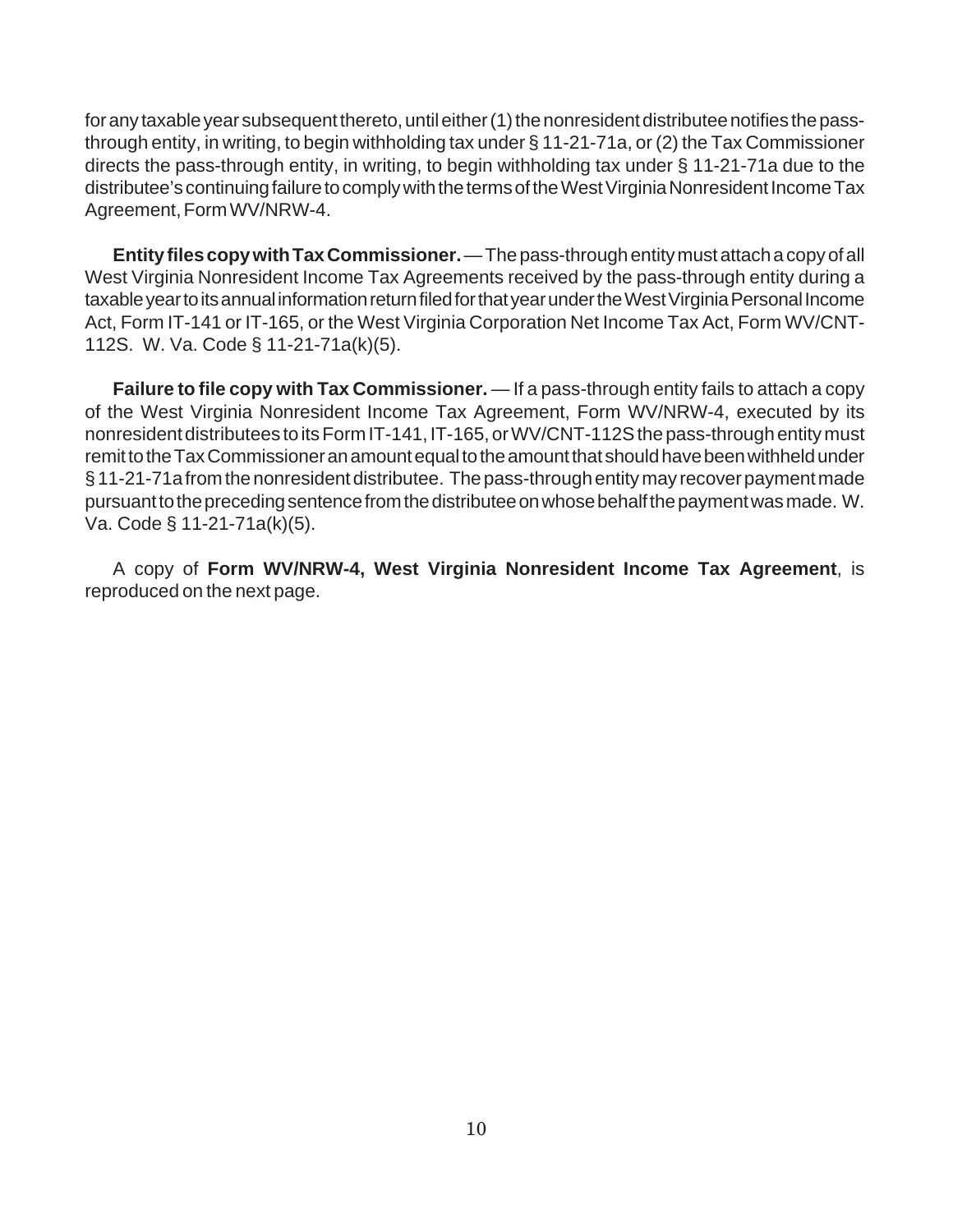| Part I:<br><b>ORGANIZATION NAME AND MAILING ADDRESS</b>                                                                  | <b>NONRESIDENT NAME AND MAILING ADDRESS</b>                                                          |
|--------------------------------------------------------------------------------------------------------------------------|------------------------------------------------------------------------------------------------------|
| Name (please type or print)                                                                                              | Name (please type or print)                                                                          |
| Post Office or Street Address                                                                                            | Post Office or Street Address                                                                        |
| City/Town<br><b>State</b><br>Zip Code                                                                                    | City/Town<br><b>State</b><br>Zip Code                                                                |
| <b>Federal Identification Number</b><br>West Virginia Identification Number                                              | <b>Social Security Number</b><br>Spouse's Social Security Number<br>or Federal Identification Number |
| Type of Organization: (check √ only one)<br>Partnership<br>S Corporation<br>Estate<br>Trust<br>Limited Liability Company | Type of Nonresident:<br>Individual<br>Corporation                                                    |
| Taxable Year of Organization:<br>Calendar Year                                                                           | Nonresident's Taxable Year:<br>Calendar Year                                                         |
| State of Commercial Domicile:                                                                                            | State of Residence or Commercial Domicile:                                                           |
| Internal Revenue Service Center Where Organization's Federal Return<br>is Filed:                                         | Internal Revenue Service Center Where Nonresident's Federal Return<br>Is Filed:                      |
| <u> 1989 - Johann Barbara, martin amerikan ba</u><br>City                                                                | <b>State State</b>                                                                                   |

#### Part II:

I declare that the above-named Distributee is a nonresident of West Virginia and that the nonresident Distributee hereby agrees to timely file West Virginia Income Tax Returns (Form IT-140NR or WV/CNT-112) and pay any income tax due; that the Distributee will include in that return the portion of the above-named Organization's West Virginia income or gain attributable to the nonresident Distributee's interest in such Organization for the taxable year of the Distributee during which this Form is filed with the Organization and for each succeeding taxable year for which the Distributee receives **actual or deemed distributions** of West Virginia source income or gain; and that this Agreement remains in effect until it is revoked by either the Distributee or the Tax Commissioner.

#### **SIGN** HERE

(Signature of Nonresident Partner, Shareholder, or Beneficiary, or of Authorized Corporate Officer)

(Print Name Signed Above)

(Mailing Address if Different from Above) (Date)

○○○○○○○○○○○○○○○○○○○○○○○○○○○ ○○○○○○○○○○○○○○○○○○○○○○○○○○○○○○○○○○○○○○○○○○○○

#### NOTICE OF REVOCATION OF NONRESIDENT INCOME TAX AGREEMENT

### WARNING: COMPLETE ONLY IF REVOKING AGREEMENT

Notice is hereby given that the West Virginia Nonresident Income Tax Agreement (Form WV/NRW-4) previously executed by or on behalf of the above-named Nonresident is revoked for taxable years of the above-named Organization (Pass-through entity) that begins after today's date.

#### **SIGN HERE**

Part III:

11 (Signature of Nonresident Partner, Shareholder, or Beneficiary, or of Authorized Corporate Officer)

(Print Name Signed Above)

(Mailing Address if Different from Above) (Date)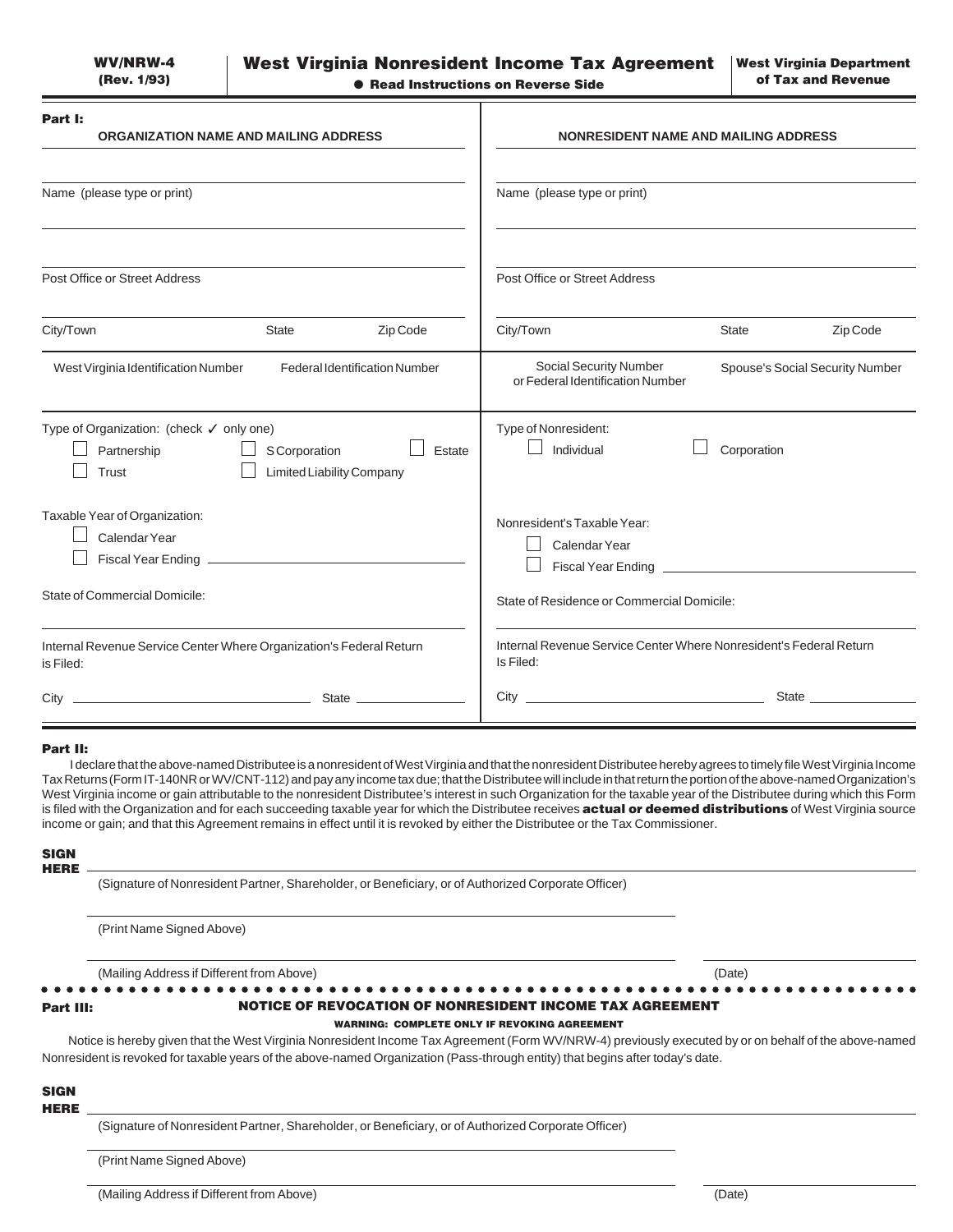### WEST VIRGINIA NONRESIDENT INCOME TAX AGREEMENT

### INSTRUCTIONS

Who May File: Any Nonresident individual or C corporation who has West Virginia source income derived from a partnership, S corporation, estate, trust, or limited liability company ("Organization") who desires to not have West Virginia income tax withheld by that Organization as provided in W.Va. Code § 11-21-71a, must complete a West Virginia Nonresident Income Tax Agreement (Form WV/NRW-4) and timely file it with the Organization. A corporation is a nonresident if its commercial domicile is located in another State.

When and Where to File: This Form must be completed and filed with the Organization on or before the last day of the Organization's taxable year. If the Distributee receives West Virginia source income from more than one such Organization, a separate Form WV/NRW-4 must be filed with each Organization in order to avoid withholding by that Organization. The Organization may copy this form or use a facimile to distribute as follows: (1) one copy to be filed with the Organization's West Virginia income tax return, (2) one copy to be retained by the pass-through entity, and (3) one copy for the nonresident distributee.

West Virginia Income Tax Withholding for Nonresidents: Every Organization distributing West Virginia source income to a nonresident distributee is required to withhold West Virginia income tax on the amount thereof distributed to Nonresident Distributees unless the Nonresident Distributee timely files this Form with the Organization and the Organization attaches a copy of it to its West Virginia income tax return filed for the taxable year of its receipt. The withholding tax rate is 4% of distributions of West Virginia source income (whether actual or deemed distributions). The amount of tax withheld and remitted by the Organization is allowed as a credit against the Distributee's West Virginia income tax liability for that taxable year. For taxable years beginning on or after January 1, 2008, the rate of tax to be withheld shall be equal to 6.5%.

Nonresident Agreement: Once this agreement is executed, it must be filed with the Organization to avoid having withholding tax deducted from further distributions (actual or deemed). This agreement first applies to the taxable year of the Organization during which the Organization receives a properly executed agreement from the Nonresident Distributee.

**Duration of Agreement:** Once this Agreement is filed with the Organization, it remains in effect until it is revoked by the Nonresident Distributee, or by the Tax Commissioner.

### Revocation:

1. A Nonresident Distributee may revoke this Agreement by completing this Form and filing it with the Organization through which it receives West Virginia source income. Revocation applies prospectively, meaning that it first applies to taxable years of the Organization which begin after revocation is filed with that Organization.

2. The Tax Commissioner may revoke this Agreement if the Nonresident Distributee fails to file a West Virginia income tax return (IT-140NR or WV/CNT-112) for more than 60 days after the due date of the return (determined by including any authorized extension(s) of time for filing such return, or to timely pay West Virginia income tax for any taxable year covered by this agreement).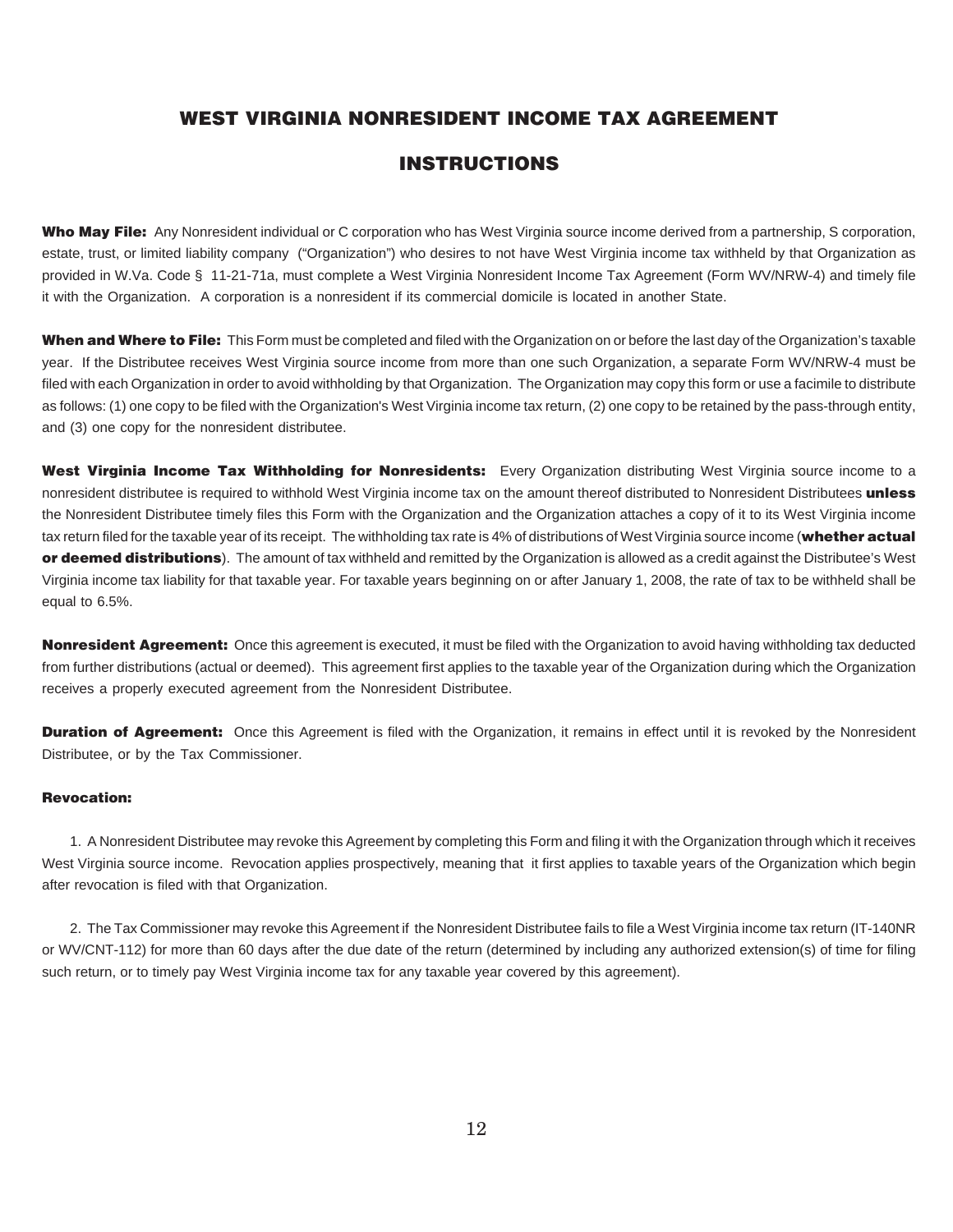## **F. PAYMENT OF WITHHELD TAX**

Withholding tax due from the pass-through entity must be paid to the Tax Commissioner no later than:

- 1. S Corporations. The fifteenth day of the third month following the close of the taxable year of the S corporation along with the annual information return, Form WV/CNT-112S, due under West Virginia Corporation Net Income Tax Act unless, and then only to the extent, a composite annual return is filed for such nonresident individuals under § 11-21-51a.
- **Partnerships, Estates and Trusts.** The fifteenth day of the fourth month following the 2. close of the taxable year of the partnership, estate or trust, with the annual return of the partnership, Form IT-165, or of the estate or trust, Form IT-141, due under the West Virginia Personal Income Tax Act unless, and then only to the extent, a composite annual return is filed for such nonresident individuals under § 11-21-51a.

**Special Rules.** — Three special rules may apply:

1. Where extension of time to file return. - An extension of time to file any of the abovereferenced returns does not extend the time for paying the amount of withholding tax due under § 11-21-71a, or the time for paying the tax due with a composite return filed under § 11-21-51a.

When a pass-through entity is allowed an extension of time to file its Federal return, the pass-through entity is automatically allowed a like extension of time to file its West Virginia return, Form IT-141, IT-165, or WV/CNT-112S, as the case may be. However, at least ninety percent (90%) of the withholding tax due for the taxable year, or one hundred percent (100%) of the tax paid under § 11-21-71a for the prior taxable year, if such taxable year was a taxable year of twelve months and tax was paid under § 11-21-71a for that taxable year, must be paid on or before the unextended statutory due date of the West Virginia return. Remittance must be attached to **Form WV/NRW-1, Extension Of Time To File Information Returns**, and mailed to:

> West Virginia State Tax Department Internal Auditing Division-PITPU P.O. Box 2585 Charleston, WV 25329-2585

A copy of WV/NRW-1 appears on page 14.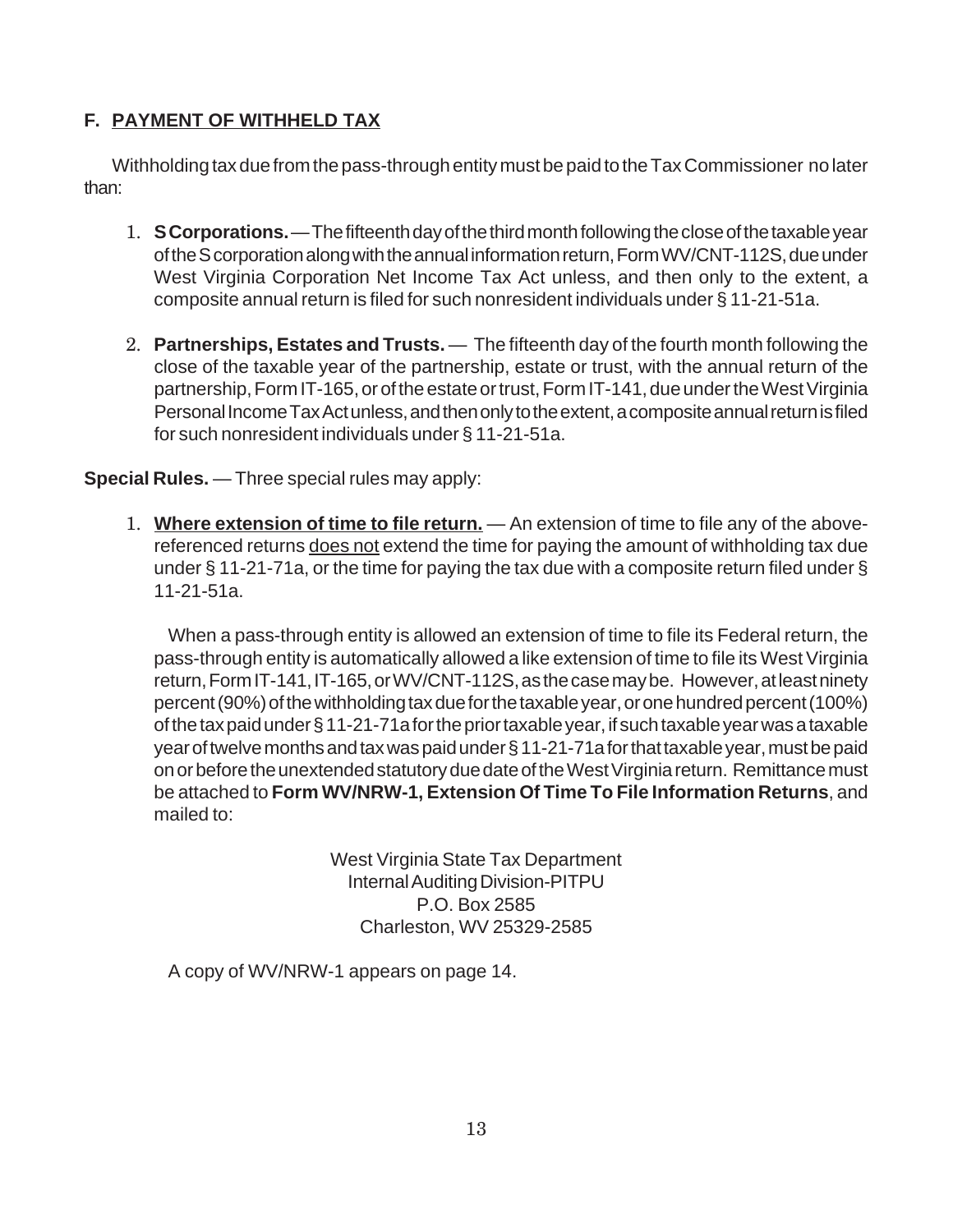| WV/NRW-1<br>(4/93)                                                                                                                                            |                                                                          | <b>EXTENSION OF TIME TO FILE INFORMATION RETURNS</b> |                                                  |                                                                                                                                                                                                                                                                                                                                                                                                                                            |  | <b>WEST VIRGINIA DEPARTMENT</b><br>OF TAX AND REVENUE |
|---------------------------------------------------------------------------------------------------------------------------------------------------------------|--------------------------------------------------------------------------|------------------------------------------------------|--------------------------------------------------|--------------------------------------------------------------------------------------------------------------------------------------------------------------------------------------------------------------------------------------------------------------------------------------------------------------------------------------------------------------------------------------------------------------------------------------------|--|-------------------------------------------------------|
| 1. TYPE OF ORGANIZATION: (CHECK V ONLY ONE)                                                                                                                   |                                                                          |                                                      | REASON FOR FILING THIS RETURN: (CHECK VONLY ONE) |                                                                                                                                                                                                                                                                                                                                                                                                                                            |  |                                                       |
| PARTNERSHIP<br>$\mathbf{I}$<br><b>FILING FORM</b><br>IT-165<br>TAXABLE YEAR ENDING:<br><b>WEST VIRGINIA ACCOUNT IDENTIFICATION NUMBER, NAME &amp; ADDRESS</b> | <b>ESTATE OR TRUST</b><br>$\mathbf{L}$<br><b>FILING FORM</b><br>$IT-141$ | S CORPORATION<br><b>FILING FORM</b><br>WV/CNT-112S   | $3. \Box$<br>4.1 <sub>1</sub><br>$5. \Box$       | FEDERAL EXTENSION REQUESTED - AUTOMATIC WEST VIR-<br>GINIA EXTENSION (IF TAX IS DUE ENTER BELOW; IF NOT<br>ENTER ZERO)<br>WEST VIRGINIA EXTENSION OF TIME TO FILE - NO NONRESI-<br>DENT WITHHOLDING AND/OR FIDUCIARY INCOME TAX DUE<br>(ENTER EXTENSION PERIOD REQUESTED BELOW)<br>WEST VIRGINIA EXTENSION OF TIME TO FILE - NONRESI-<br>DENT WITHHOLDING AND/OR FIDUCIARY INCOME TAX DUE<br>(ENTER EXTENSION PERIOD REQUESTED AND TAX DUE |  |                                                       |
|                                                                                                                                                               |                                                                          |                                                      | 6.                                               | BELOW)                                                                                                                                                                                                                                                                                                                                                                                                                                     |  |                                                       |
|                                                                                                                                                               |                                                                          |                                                      |                                                  | ENTER EXTENSION PERIOD REQUESTED                                                                                                                                                                                                                                                                                                                                                                                                           |  | S                                                     |
|                                                                                                                                                               |                                                                          |                                                      | 8.                                               | FIDUCIARY INCOME TAX DUE                                                                                                                                                                                                                                                                                                                                                                                                                   |  |                                                       |
|                                                                                                                                                               |                                                                          |                                                      | 9.                                               | NONRESIDENT WITHHOLDING TAX DUE                                                                                                                                                                                                                                                                                                                                                                                                            |  |                                                       |
| <b>SIGNATURE</b>                                                                                                                                              | DATE                                                                     |                                                      |                                                  | TOTAL TAX DUEDOUNDEUSE THIS ERACE                                                                                                                                                                                                                                                                                                                                                                                                          |  |                                                       |

#### ○○○○○○○○○○○○○○○○○○○○○○○○○○○○○○○○○○○○○○○○○○○○○ ○○○○○○○○○○○○○○○○○○○○○○○

**Use this form to request an extension of time to file any of the information returns noted on the front. File this form on or before the due date of your information return. S corporation - 15th day of 3rd month following the end of the your taxable year. Partnerships, estates, and trusts - 15th day of the 4th month following the end of your taxable year. An extension of time to file does not extend the time for paying the tax. The tax is due by the unextended due date of the return to avoid interest and applicable additions to tax.**

**PAYMENT OF FIDUCIARY INCOME TAX. Estates and trusts must remit their income tax due for the year with this request.**

**PAYMENT OF NONRESIDENT WITHHOLDING TAX. West Virginia tax law (Code § 11-21-71a) requires partnerships, S corporations, estates, and trusts to withhold income tax on distributions of West Virginia source income to nonresident partners, shareholders, and beneficiaries. The withholding tax rate is 4% of distributions of West Virginia source income (whether actual or deemed distributions).**

**The nonresident withholding tax is due and payable with this request. You must remit by the unextended due date 90% of the nonresident withholding tax due for the taxable year or 100% of the tax paid for the prior taxable year, if such tax year was 12 months and tax was paid. If the balance due on your annual return is paid by the last day of your extension and the amount due is 10% or less of the tax due for the taxable year, no additions to tax will be imposed on the balance remitted. Overpayments may be refunded or credited to next years withholding.**

**You will only be notified if the request for extension of time to file is denied. You must attach a copy of this form to your annual return when it is filed.**

**MAKE CHECKS PAYABLE TO AND MAIL TO: WEST VIRGINIA DEPARTMENT OF TAX AND REVENUE INTERNAL AUDITING DIVISION-PITPU P. O. BOX 2585 CHARLESTON, WV 25329-2585 FOR ASSISTANCE CALL 304-558-3333 TOLL FREE WITHIN WV 1-800-982-8297 TDD SERVICE FOR HEARING IMPAIRED 1-800-282-9833**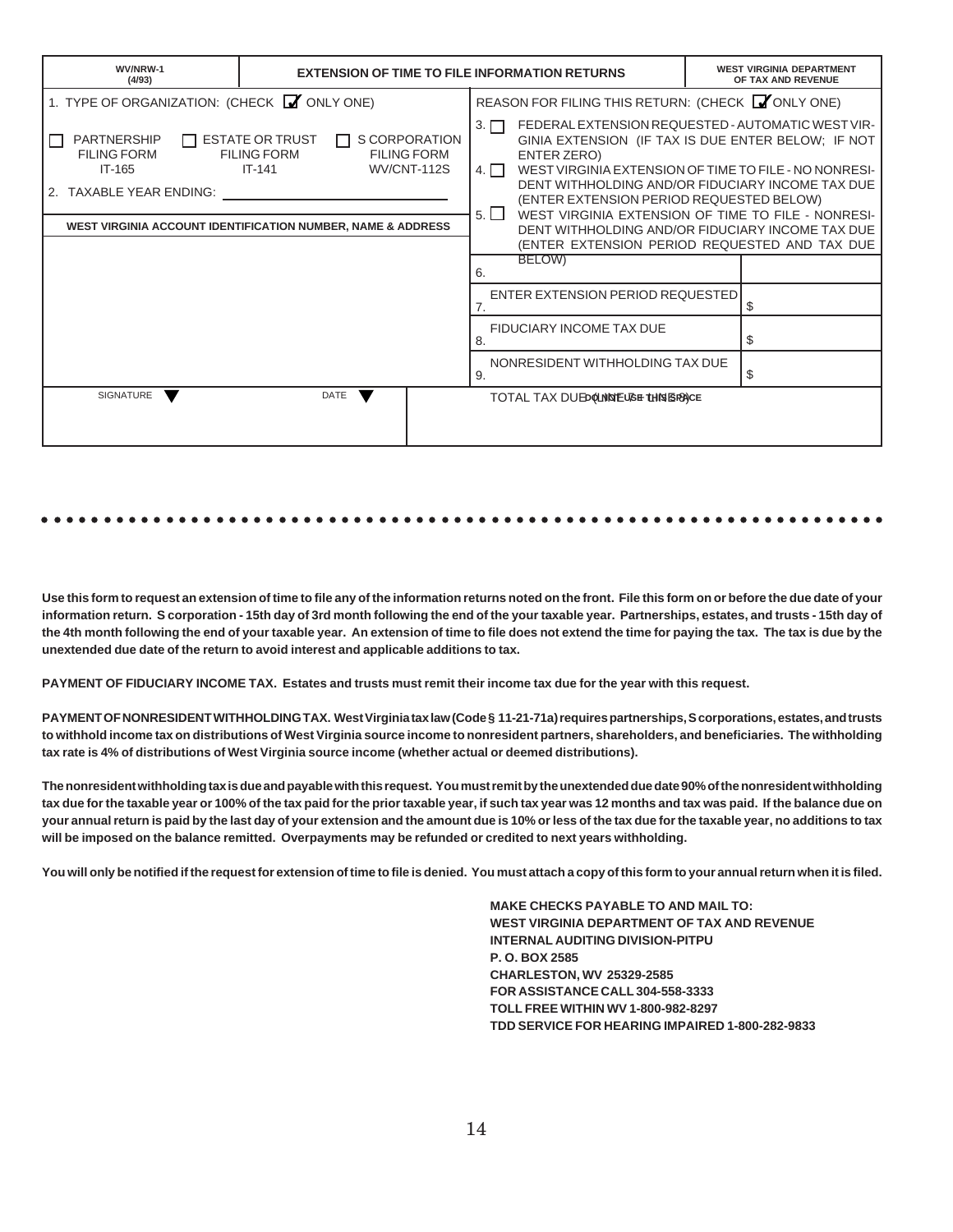The remaining balance of tax due, if any, must be paid at the time the pass-through entity files its Form IT-141, IT-165, or WV/CNT-112S, as the case may be, for the taxable year, or the composite return is filed under § 11-21-51a.

If the remaining balance of tax due is paid by the last day of the extension period for filing such return and the amount of tax due with such return is ten percent or less of the tax due under § 11-21-71a for the taxable year, or with the composite return for the taxable year, no additions to tax will be imposed under W. Va. Code § 11-10-18 with respect to balance so remitted.

- **When there is over withholding under § 11-21-71a.** —If the amount of withholding tax due 2. under § 11-21-71a for the taxable year is less than the withholding taxes payable for the taxable year by the pass-through entity, the excess must be refunded to the pass-through entity or, at its election, paid over to the Tax Commissioner and established as a credit against withholding tax due under § 11-21-71a for the then current taxable year of the passthrough entity.
- **Deposit in trust for Tax Commissioner.** The Tax Commissioner may, if the Commis-3. sioner believes such action is necessary for the protection of trust fund moneys due this State, require any pass-through entity to pay over to the Commissioner the tax deducted and withheld under § 11-21-71a at any earlier time or times. W. Va. Code § § 11-21-71a(d)(2)(B).

## **G. COMPOSITE WVPIT RETURNS**

Some or all of the nonresident distributees of a pass-through entity may elect to have the passthrough entity file a composite WVPIT return on their behalf.

**Date due.** — A composite WVPIT return and the amount of tax due for the year are due on 1. the fifteenth day of the fourth month after the close of the taxable year of the nonresident individuals included in the composite return, along with a \$50 filing fee. W. Va. Code § 11- 21-51a(a)(3).

**Over withholding.** — If a pass-through entity withholds more tax than the amount required 2. to be remitted with the composite return, the pass-through entity must return the excess withholding to the nonresident beneficiaries from which the excess amount was withheld.

Filing a composite return is relatively straight forward when the taxable years of the pass-through entity and of the nonresident distributees included in the composite return are the same. When, however, the taxable year of the pass-through entity is a fiscal year but the taxable year of the nonresident distributees included in the composite return is the calendar year, the composite return is due April 15th for the preceding calendar year and is based upon the distributions, whether actual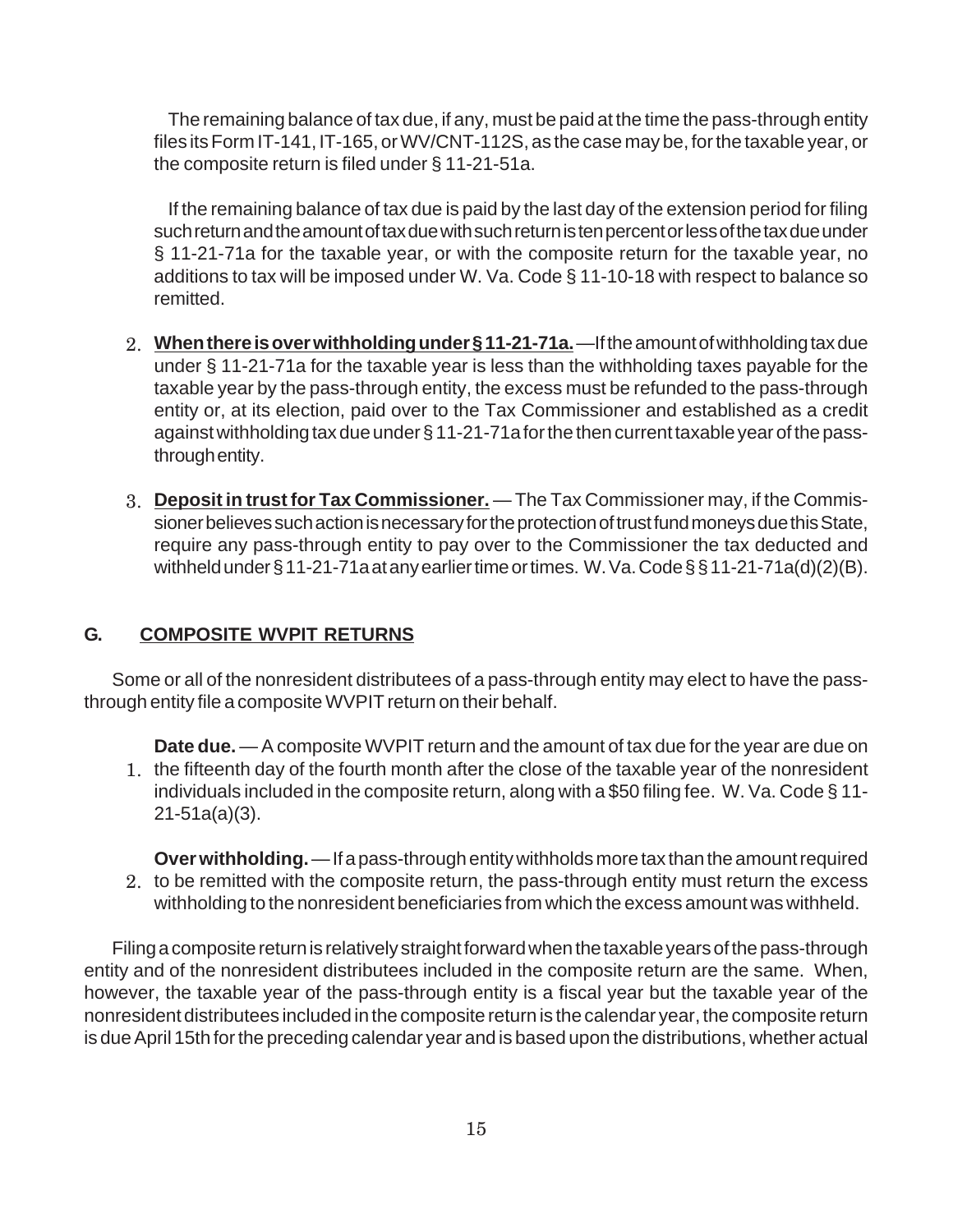or deemed, for the taxable year of the pass-through entity that ends during the calendar year for which the composite return is filed.

## **H. TREATMENT OF NONRESIDENT DISTRIBUTEES**

**Allowance of credit.** — Each nonresident partner, nonresident shareholder, or nonresident beneficiary from whom tax is withheld under § 11-21-71a, is allowed a credit for such partner's or shareholder's or beneficiary's share of the tax withheld by the partnership, S corporation, estate, or trust, under § 11-21-71a.

When the distribution is to a corporation taxable under the West Virginia Corporation Net Income Tax Act, the credit allowed by § 11-21-71a is applied against the distributee corporation's liability for that tax.

**Withheld tax treated as distributed to nonresident distributee.** — Except as provided in regulations, a nonresident partner's share, a nonresident shareholder's share or a nonresident beneficiary's share of any withholding tax paid by the partnership, S corporation, estate, or trust under § 11-21-71a is treated as distributed to such partner by such partnership, or to such shareholder by such S corporation, or to such beneficiary by such estate or trust, on the earlier of:

- 1. The day on which such tax was paid to the Tax Commissioner by the partnership, S corporation, estate or trust; or
- The last day of the taxable year for which such tax was paid by the partnership, S corporation, 2. estate or trust.

## **I. INFORMATION STATEMENTS**

Every person required to deduct and withhold tax under § 11-21-71a must furnish to each nonresident distributee a written statement, as prescribed by the Tax Commissioner, showing:

- 1. The amount of West Virginia effectively connected taxable income, whether distributed or not distributed for Federal income tax purposes by such partnership, S corporation, estate, or trust to such nonresident distributee;
- The amount deducted and withheld as tax under § 11-21-71a; and 2.
- 3. Such other information as the Tax Commissioner may require.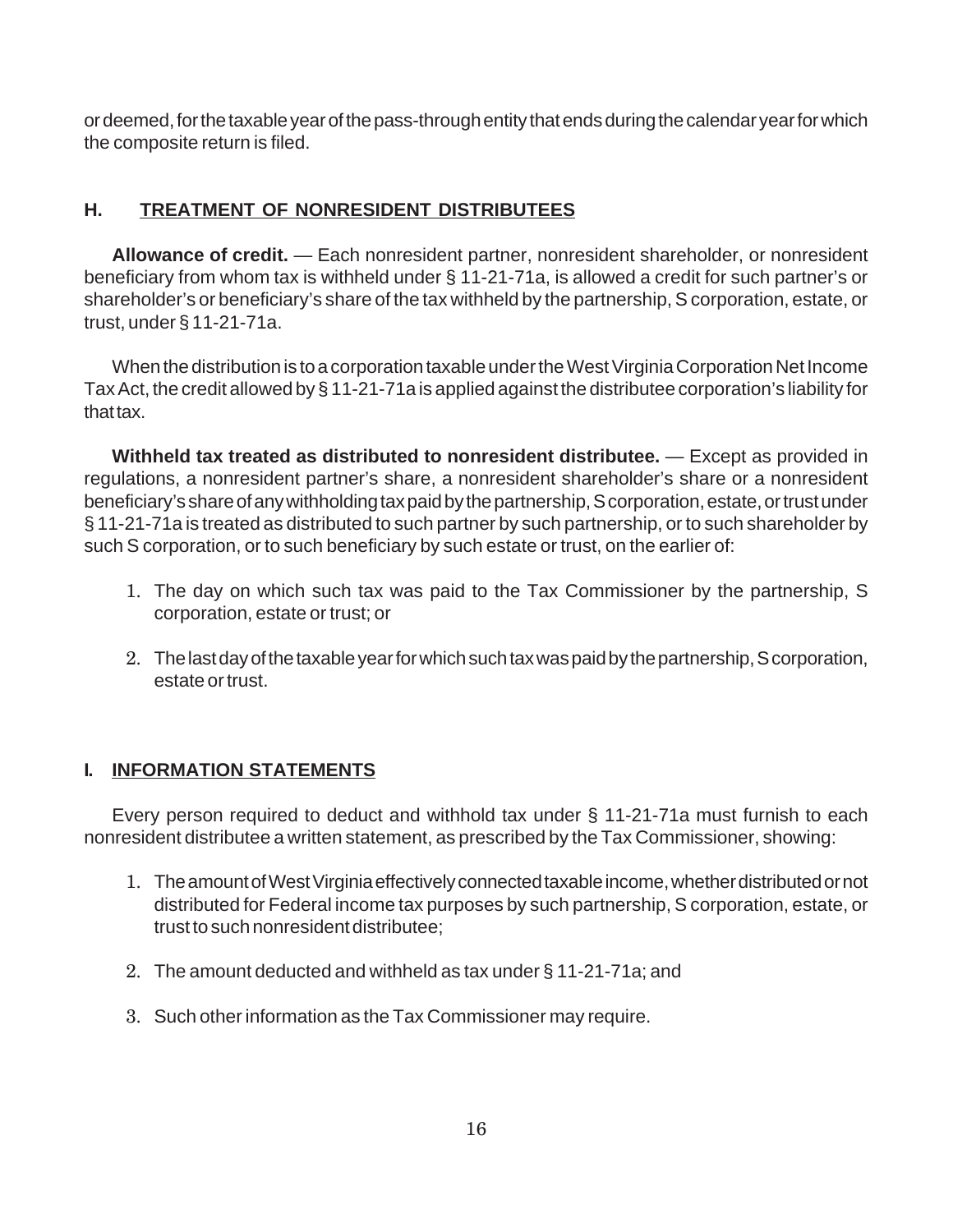**Form WV/NRW-2, Statement Of West Virginia Income Tax Withheld For Individual Or Organization**, is to be used for this purpose. However, this form need not be used by a pass-through entity if the information required by Form WV/NRW-2 is clearly shown on the Federal Schedule K-1 the entity furnishes to its nonresident distributee, or in an attachment thereto.

A copy of the information statements required by subsection § 11-21-71a(h) must be filed with the West Virginia return, Form IT-165 or IT-141, filed under the West Virginia Personal Income Tax Act (or the West Virginia Corporation Net Income Tax Act, Form WV/CNT-112S, in the case of S corporations) by the pass-through entity for its taxable year to which the distribution relates.

This information statement must be furnished to each nonresident distributee on or before the due date of the pass-through entity's return under the West Virginia Personal Income Tax Act, Form IT-141 or IT-165 (or the West Virginia Corporation Net Income Tax Act, Form WV/CNT-112S) for the taxable year, including extensions of time for filing such return, or such later date as may be allowed by the Tax Commissioner.

A request for extension of time to file Form WV/NRW-2, or its substitute, to a date after the passthrough entity files its return, Form IT-141, IT-165, or WV/CNT-112S, must (1) be in writing, (2) set forth in detail why additional time is needed, and (3) be mailed to:

> West Virginia State Tax Department Internal Auditing Division-PITPU P. O. Box 2585 Charleston, WV 25329-2585

A copy of **Form WV/NRW-2**, Statement of West Virginia Income Tax Withheld For Individual or Organization, is reproduced on the next page.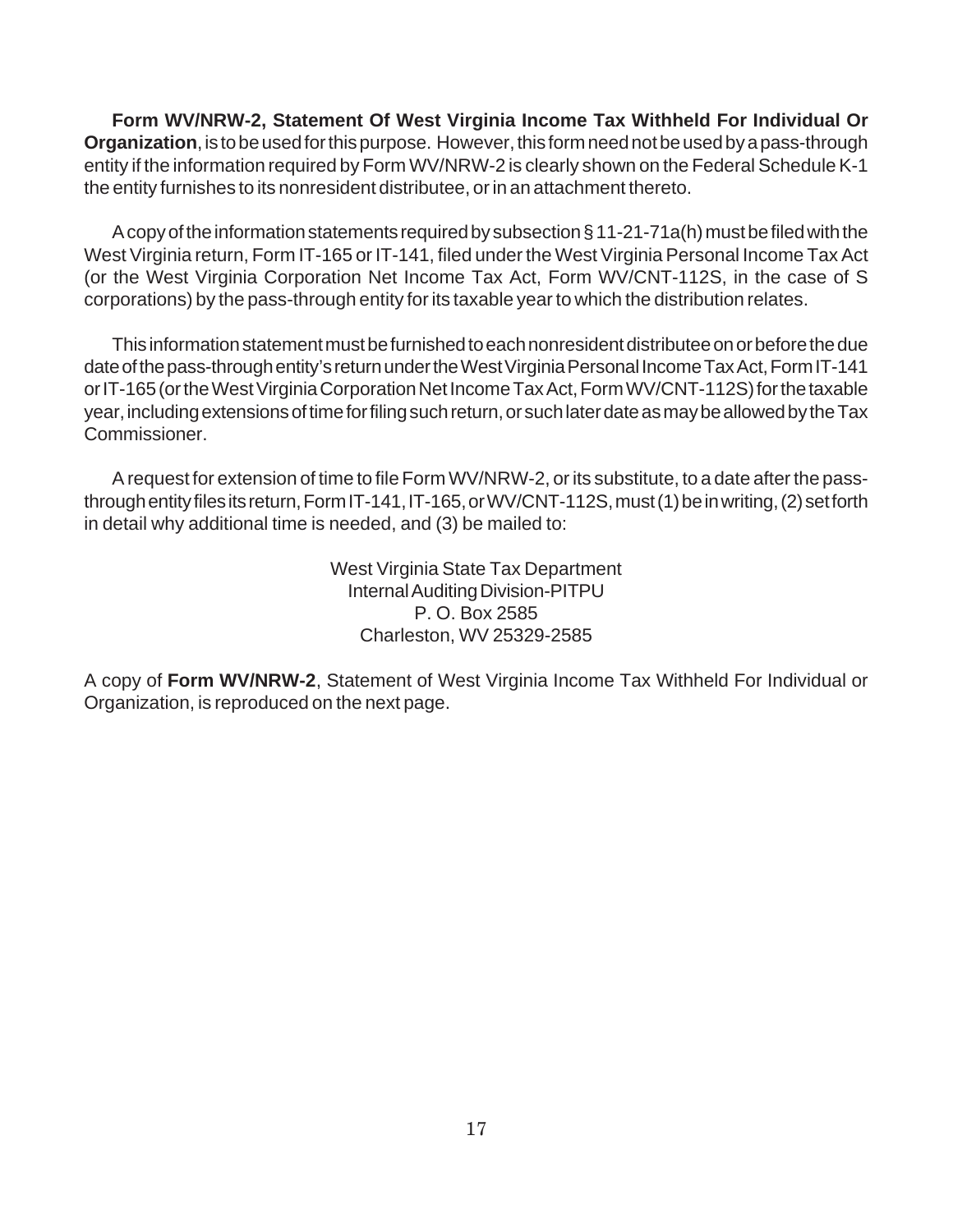# Statement Of West Virginia Income Tax Withheld For Nonresident Individual or Organization

#### ● Read Instructions On Reverse Side

| <b>ORGANIZATION NAME AND MAILING ADDRESS</b>                                | <b>NONRESIDENT'S NAME AND MAILING ADDRESS</b>                                                                                       |
|-----------------------------------------------------------------------------|-------------------------------------------------------------------------------------------------------------------------------------|
| Name (please type or print)                                                 | Name (please type or print)                                                                                                         |
| Street or Other Mailing Address                                             | Street or Other Mailing Address                                                                                                     |
| City, Town, or Post Office<br><b>State</b><br>Zip Code                      | Zip Code<br>City, Town, or Post Office<br><b>State</b>                                                                              |
| <b>Federal Identification Number</b><br>West Virginia Identification Number | Social Security Number<br>West Virginia Identification Number                                                                       |
| Check One:<br>S Corporation<br>Partnership<br>Trust                         | 1. Income subject to withholding for nonresident<br>as reported on organization's S Corporation,<br>Partnership or Fiduciary Return |
| Estate<br>Limited Liability Company                                         | 2. Amount of West Virginia income tax withheld<br>and remitted (See instructions)                                                   |
| Taxable Year of Organization<br><b>Beginning</b>                            | 20<br>and Ending.<br>$20$ <sub>——</sub>                                                                                             |

#### TO BE FILED IN THE ABSENCE OF FORM WV/NRW-4, WEST VIRGINIA NONRESIDENT INCOME TAX AGREEMENT

### ○○○○○○○○○○○○○○○○○○○○○○○○○○○○○○○○○○○○○○○○○○○○○ ○○○○○○○○○○○○○○○○○○○○○○○ WEST VIRGINIA NONRESIDENT INCOME TAX AGREEMENT INSTRUCTIONS

Who Must File: Every partnership, S corporation, estate, or trust ("Organization") deriving income or gain from West Virginia sources must complete Form WV/NRW-2 for each **NONRESIDENT** partner, shareholder, or beneficiary ("Nonresident Distributee") who received distributions (actual or deemed) of West Virginia source income or gain from such Organization unless the Organization shows on its Schedule K-1's for Nonresident Distributees (or as an attachment thereto) the information required by the Tax Commissioner. A corporate partner or beneficiary is a nonresident when its commercial domicile is located outside West Virginia.

When and Where to File: Form WV/NRW-2 and remittance must accompany the Organization's West Virginia income tax return when it is filed. Partnerships and trusts mail returns to West Virginia Department of Tax and Revenue, P.O. Box 1071, Charleston, W.Va. 25324-1071; S corporations mail returns to West Virginia Department of Tax and Revenue, P.O. Box 1202, Charleston, W.Va. 25324-1202. This form may be copied or a facimile made and distributed as follows: (1) one copy to be attached to the Organization's West Virginia tax return, (2) one copy for the Organization's records, and (3) two copies must be furnished to each nonresident distributee from whom West Virginia income tax is withheld.

Amount of Withholding: The withholding tax rate is 4% of the amount subject to withholding. Provided that for taxable years beginning on or after **January 1, 2008**, the rate to be withheld shall be equal to 6.5%.

Nonresident Distributees: The Nonresident individual named on this Form WV/NRW-2 is required to file a West Virginia Nonresident Personal Income Tax Return (Form IT-140NR) with this Department by mailing it to P.O. Box 1071, Charleston, W.Va. 25324-1071. The amount entered on Line 2, Form WV/ NRW-2, is allowed as a credit against the individual's West Virginia personal income tax liability for the taxable year and should be claimed as West Virginia income tax withheld. Attach a copy of Form WV/NRW-2 to the Form IT-140NR in the space provided for attaching the Federal withholding form, Federal Form W-2.

If the Nonresident is an entity taxable as a corporation, it is required to file a West Virginia Corporation Net Income Tax Return (WV/CNT-112) with the Department by mailing it to P.O. Box 1202, Charleston, W.Va. 25324-1202. The amount entered on Line 2, Form WV/NRW-2, is allowed as a credit against the corporation's West Virginia corporation net income tax liability and should be claimed as estimated tax paid under the "other" category. Attach a copy of WV/NRW-2 to the Form WV/CNT-112.

Taxable Years: If the Nonresident Distributee's taxable year is the same as the taxable year of the Organization, the Distributee is required to report the income and claim withholding on the Distributee's annual West Virginia income tax return for that taxable year. If the taxable years are different, the Distributee reports the income and claims withholding tax credit on the Distributee's annual West Virginia income tax return filed for the taxable year during which the Organization's taxable year ended. A copy of this Form must be attached to the Distributee's annual return.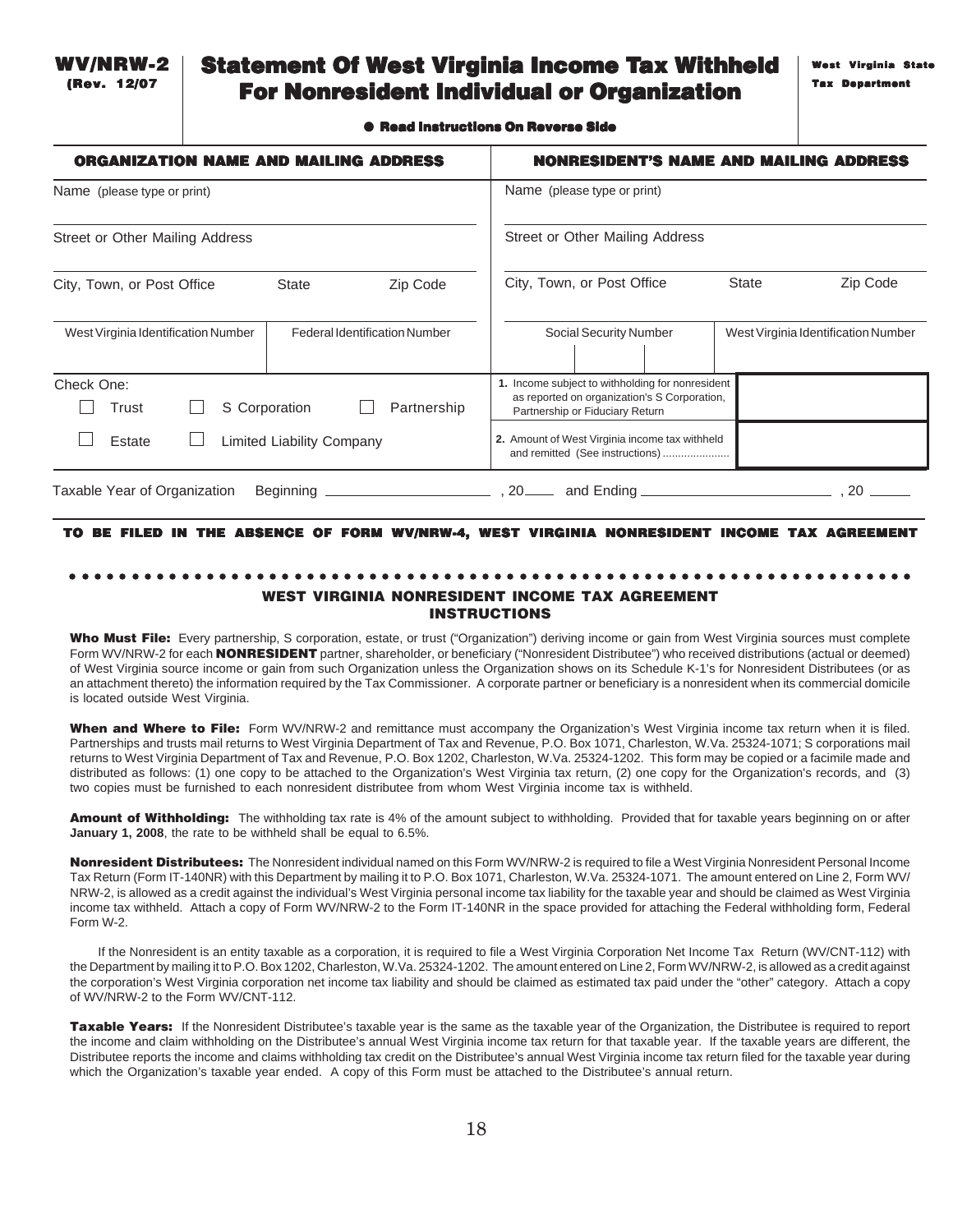### **J. LIABILITY FOR WITHHELD TAX**

Every person required to deduct and withhold tax under § 11-21-71a is statutorily liable for payment of the amount of tax due under that section for taxable years of the pass-through entity beginning after December 31, 1991, except as otherwise provided in § 11-21-71a.

The amount of tax required to be withheld and paid over to the Tax Commissioner is deemed by statute to be the tax of the pass-through entity for purposes of the West Virginia Tax Procedure and Administration Act, W. Va. Code § 11-10-1 et seq., and the West Virginia Tax Crimes and Penalties Act, W. Va. Code § 11-9-1 et seq.

Any amount of tax withheld under § 11-21-71a is held in trust for the Tax Commissioner until it is paid over to the Commissioner.

No partner, S corporation shareholder, or beneficiary of a trust or estate, has a right of action against the partnership, S corporation, estate or trust, in respect to any moneys withheld from such person's distributive share and paid over to the Tax Commissioner in compliance with, or intended compliance with, § 11-21-71a.

### **K. FAILURE TO WITHHOLD**

If any pass-through entity fails to deduct and withhold tax as required by § 11-21-71a and, thereafter, the tax against which such tax may be credited is paid, in whole or in part, by the nonresident distributee(s), the Tax Commissioner may not collect the amount so paid from the pass-through entity.

However, payment of West Virginia income taxes by nonresident distributee(s) from whom withholding was required, does not relieve the pass-through entity from liability for payment of any interest, penalties or additions to tax otherwise applicable in respect to its failure to withhold, or relieve the pass-through entity from liability for payment of delinquent withholding tax attributable to nonresidents from whom withholding was required when such nonresident does file a West Virginia income tax return and pay the amount of tax due.

### **L. WEST VIRGINIA SOURCE INCOME**

The West Virginia source income of a nonresident individual is limited by statute, W. Va. Code § 11-21-32 (1992), to the net amount of income, gain, loss and deduction entering into the nonresident's Federal adjusted gross income for the taxable year that is derived from or connected with West Virginia sources. W. Va. Code § 11-21-32(a).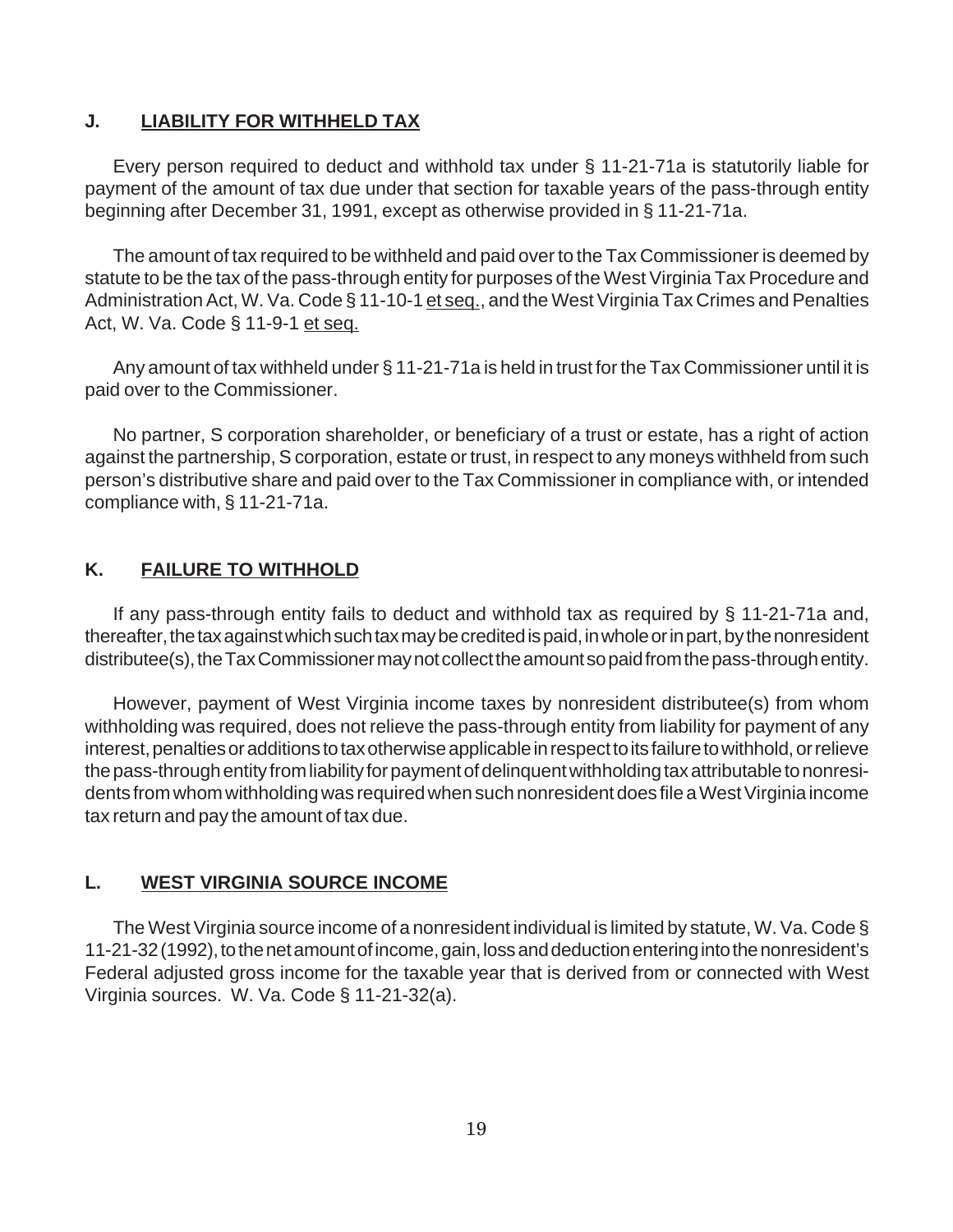West Virginia source income includes a nonresident individual's:

- 1. Distributive share of partnership income, gain, loss and deduction, determined under §11-21-37;
- 2. Pro-rata share of S corporation income, gain, loss and deduction, determined under § 11-21-37, increased by the reductions for taxes described in IRC § 1366(f)(2) and (3);
- 3. Share of estate or trust income, gain, loss and deduction determined under §11-21-39; and

Items of income, gain, loss and deduction derived from or connected with:

4.

The ownership of any interest in real or tangible personal property located in West Virginia; a.

A business, trade, profession or occupation carried on in West Virginia; or

b.

Disposition of stock in an S corporation, to the extent determined under § 11-21-37.

c.

Income from intangible personal property, including annuities, dividends, interest, and gains from the disposition of intangible personal property constitute income from West Virginia sources only to the extent that such income is from property employed in a business, trade, profession, or occupation carried on in West Virginia. W. Va. Code § 11-21-32(b)(2).

Accordingly, income of nonresident individuals from rents or royalties for the use of, or for the privilege of using in West Virginia, patents, copyrights, secret processes and formulas, good-will, trade-marks, trade brands, franchises, and other like property is taxable if such property has a business situs in West Virginia. Income of nonresidents from other intangible personal property such as shares of stock in C corporations, bonds, notes, bank deposits and other indebtedness is taxable if such property has a business situs in West Virginia.

Intangible personal property has a business situs in West Virginia if it is employed as capital in West Virginia, or the possession and control of the property has been localized in connection with a business, trade, profession, or occupation carried on in West Virginia so that its substance and value attach to and become an asset of the business, trade, profession, or occupation carried on in West Virginia.

To illustrate, a trustee is required to withhold tax from income generated by the rental or sale of real or tangible personal property located in West Virginia, and from royalties attributable to a trust's interest in coal, oil, gas, or other natural resource in place if such property is located in West Virginia.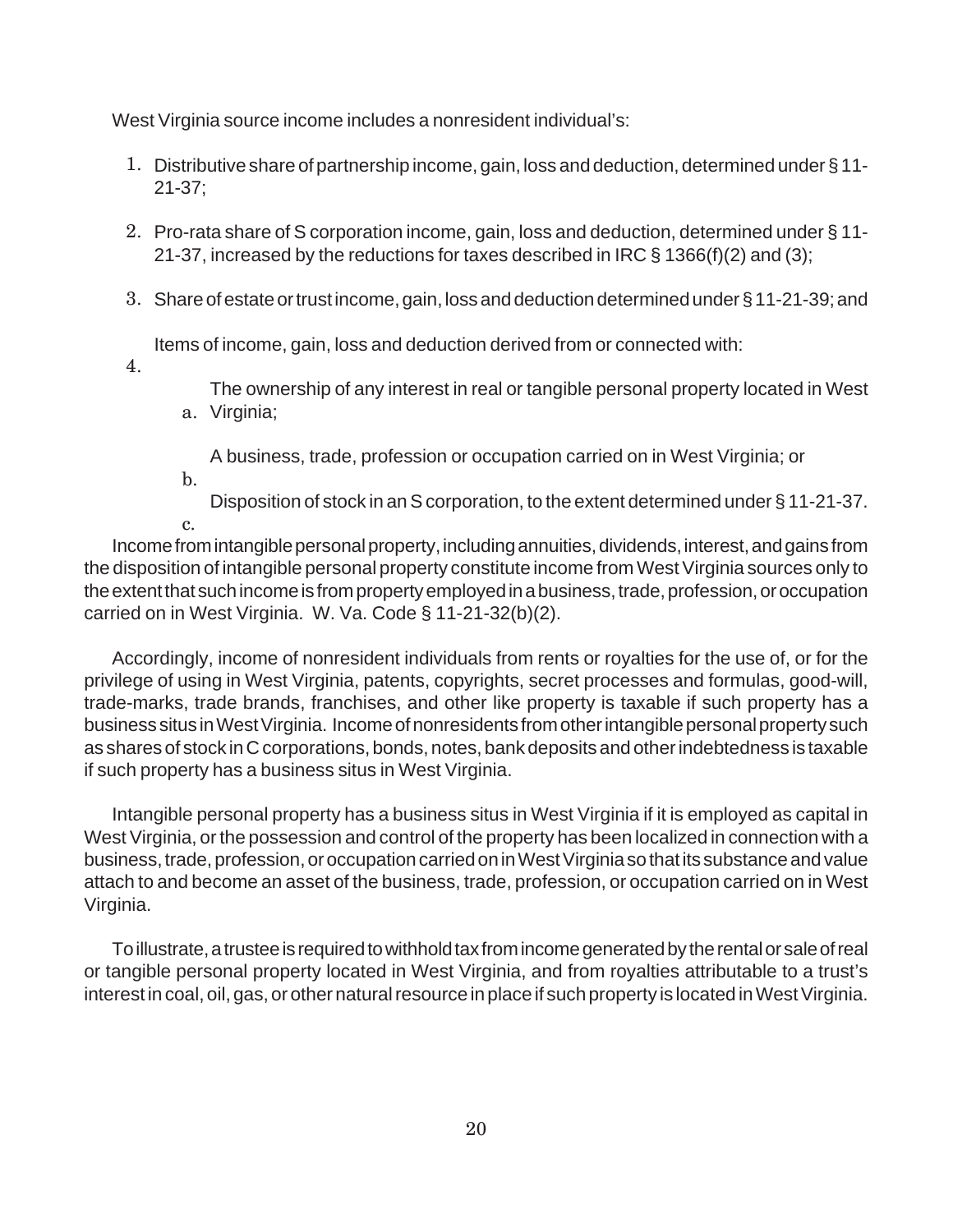Interest and dividend income derived from stock in C corporations, bonds, notes and other forms of investments, generally characterized as portfolio income, will, as a general rule, not be subject to withholding under § 11-21-71a. Income of a nonresident derived from intangible personal property is subject to withholding only when it is derived from intangible personal property which has a business situs in West Virginia, as above defined.

Income generated through the ownership of shares of stock of an S corporation, or interest in a partnership, which owns real or tangible personal property located in West Virginia, or which is doing business in West Virginia, is subject to withholding under § 11-21-71a. However, withholding is required only to the extent the income is taxable West Virginia source income. A more detailed analysis of the income is required when the S corporation, or partnership, has nonbusiness as well as business income, or is doing business in more than one State, necessitating division of income, whether it be business or nonbusiness income, in order to determine the portion thereof that is taxable West Virginia source income allocable to the nonresident distributees and, therefore, subject to withholding under § 11-21-71a.

In this regard, the character of items of income, gain, loss and deduction in the hands of the passthrough entity flow through to its distributees as if the distributee had directly earned the income, realized the gain, or incurred the loss or expense. W. Va. Code § 11-21-37(d)(2) (character of partnership items determined under § 11-21-17(a)); § 11-21-37(e)(2) (character of S corporation items determined under § 11-21-17a(b)); § 11-21-39(a)(2)(B) (character of estate and trust items).

Deductions with respect to capital losses and net operating losses are allowed solely with respect to income, gain, loss and deduction derived from or connected with West Virginia sources, under regulations of the Tax Commissioner, but otherwise determined in the same manner as corresponding federal deductions for capital losses and net operating losses. W. Va. Code § 11-21-32(b)(3).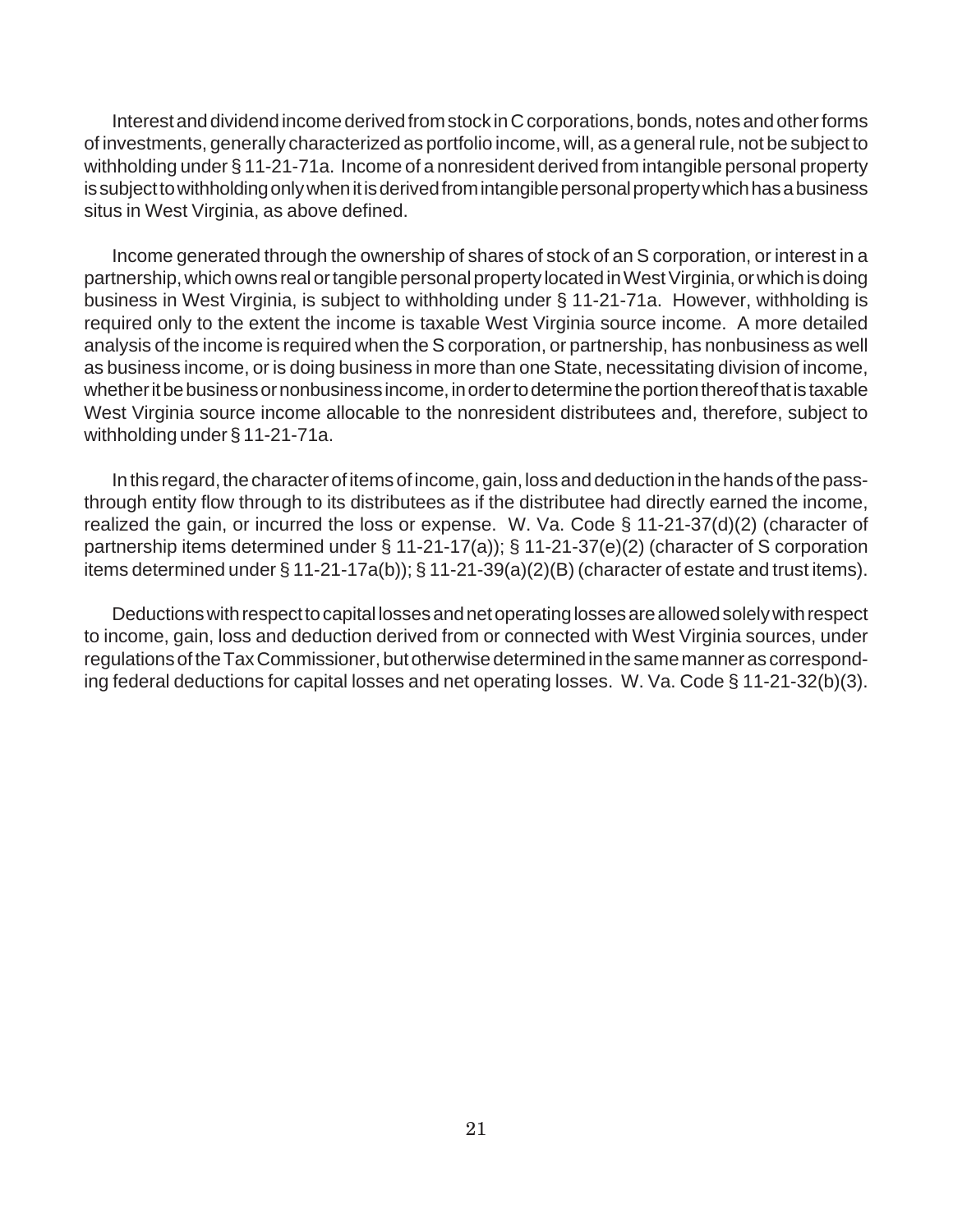# **INDEX**

|                                                     | Page |
|-----------------------------------------------------|------|
|                                                     | 5    |
|                                                     |      |
| <b>Definitions</b>                                  |      |
|                                                     | 3    |
|                                                     | 3    |
|                                                     | 3    |
|                                                     | 3    |
|                                                     | 5    |
|                                                     | 3    |
|                                                     | 3    |
| partner                                             | 4    |
|                                                     | 4    |
|                                                     | 4    |
|                                                     | 3    |
|                                                     | 4    |
|                                                     | 4    |
|                                                     | 4    |
|                                                     | 5    |
|                                                     | 5    |
|                                                     | 5    |
| <b>WVPIT</b>                                        | 5    |
|                                                     |      |
|                                                     | 9    |
|                                                     | 9    |
|                                                     | 9    |
|                                                     |      |
|                                                     |      |
|                                                     |      |
|                                                     |      |
|                                                     |      |
|                                                     | 5    |
|                                                     |      |
| see also, West Virginia source income, infra        |      |
|                                                     |      |
|                                                     | 9    |
| see also, distributee tax payment agreements, supra |      |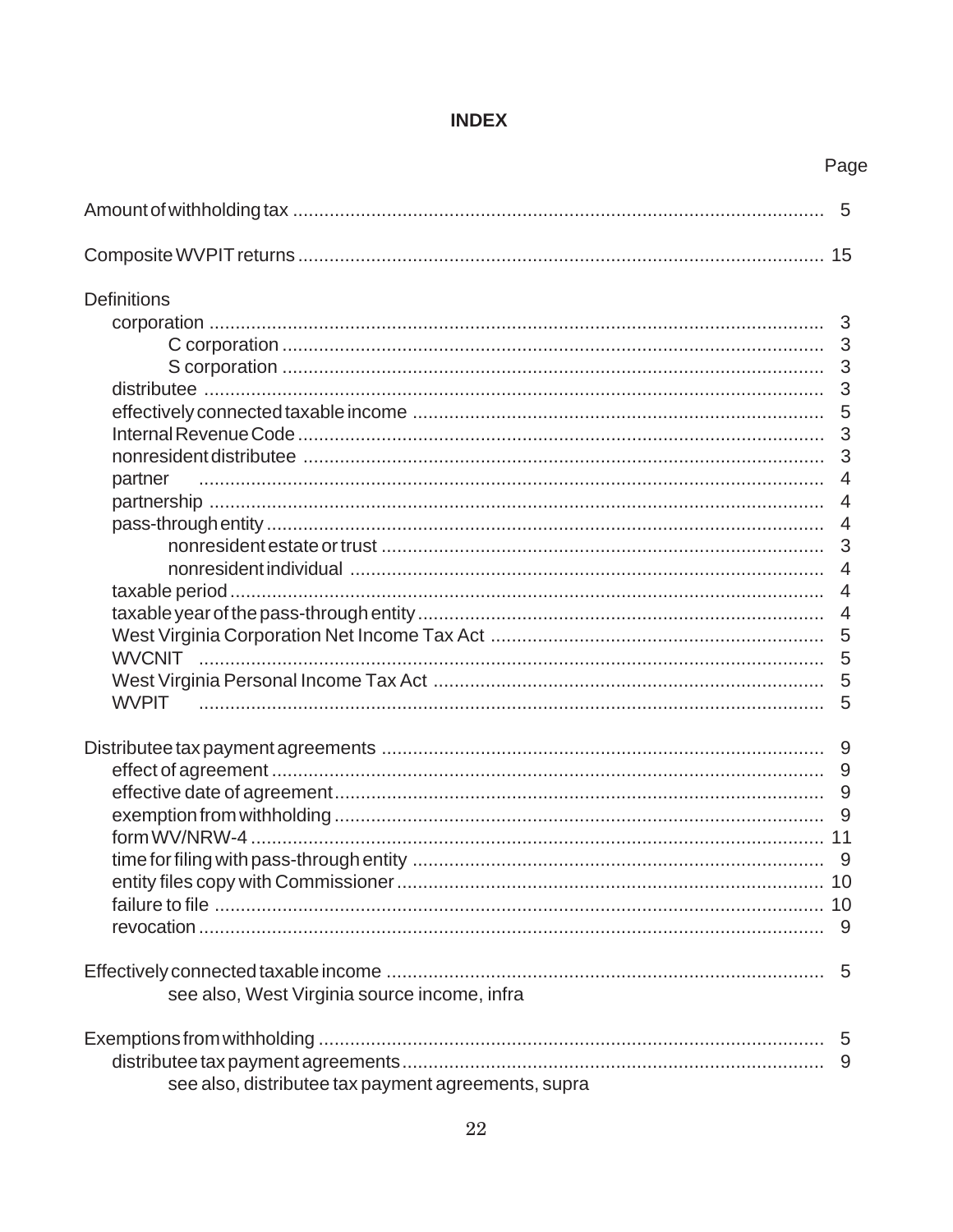| see also, undue hardship, infra<br>see also, information reports of<br>761 nonpartnership ventures, infra<br>WV/NRW-1, Extension of Time to File<br>WV/NRW-2, Statement of Income Tax Withheld for<br>WV/NRW-3, Information Report of<br>WV/NRW-4, West Virginia Nonresident Income Tax<br>WV/NRW-3, Information Report of<br>Payment of withheld tax |       |  |
|-------------------------------------------------------------------------------------------------------------------------------------------------------------------------------------------------------------------------------------------------------------------------------------------------------------------------------------------------------|-------|--|
|                                                                                                                                                                                                                                                                                                                                                       |       |  |
|                                                                                                                                                                                                                                                                                                                                                       |       |  |
|                                                                                                                                                                                                                                                                                                                                                       |       |  |
|                                                                                                                                                                                                                                                                                                                                                       |       |  |
|                                                                                                                                                                                                                                                                                                                                                       |       |  |
|                                                                                                                                                                                                                                                                                                                                                       |       |  |
|                                                                                                                                                                                                                                                                                                                                                       |       |  |
|                                                                                                                                                                                                                                                                                                                                                       |       |  |
|                                                                                                                                                                                                                                                                                                                                                       |       |  |
|                                                                                                                                                                                                                                                                                                                                                       | Forms |  |
|                                                                                                                                                                                                                                                                                                                                                       |       |  |
|                                                                                                                                                                                                                                                                                                                                                       |       |  |
|                                                                                                                                                                                                                                                                                                                                                       |       |  |
|                                                                                                                                                                                                                                                                                                                                                       |       |  |
|                                                                                                                                                                                                                                                                                                                                                       |       |  |
|                                                                                                                                                                                                                                                                                                                                                       |       |  |
|                                                                                                                                                                                                                                                                                                                                                       |       |  |
|                                                                                                                                                                                                                                                                                                                                                       |       |  |
|                                                                                                                                                                                                                                                                                                                                                       |       |  |
|                                                                                                                                                                                                                                                                                                                                                       |       |  |
|                                                                                                                                                                                                                                                                                                                                                       |       |  |
|                                                                                                                                                                                                                                                                                                                                                       |       |  |
|                                                                                                                                                                                                                                                                                                                                                       |       |  |
|                                                                                                                                                                                                                                                                                                                                                       |       |  |
|                                                                                                                                                                                                                                                                                                                                                       |       |  |
|                                                                                                                                                                                                                                                                                                                                                       |       |  |
|                                                                                                                                                                                                                                                                                                                                                       |       |  |
|                                                                                                                                                                                                                                                                                                                                                       |       |  |
|                                                                                                                                                                                                                                                                                                                                                       |       |  |
|                                                                                                                                                                                                                                                                                                                                                       |       |  |
|                                                                                                                                                                                                                                                                                                                                                       |       |  |